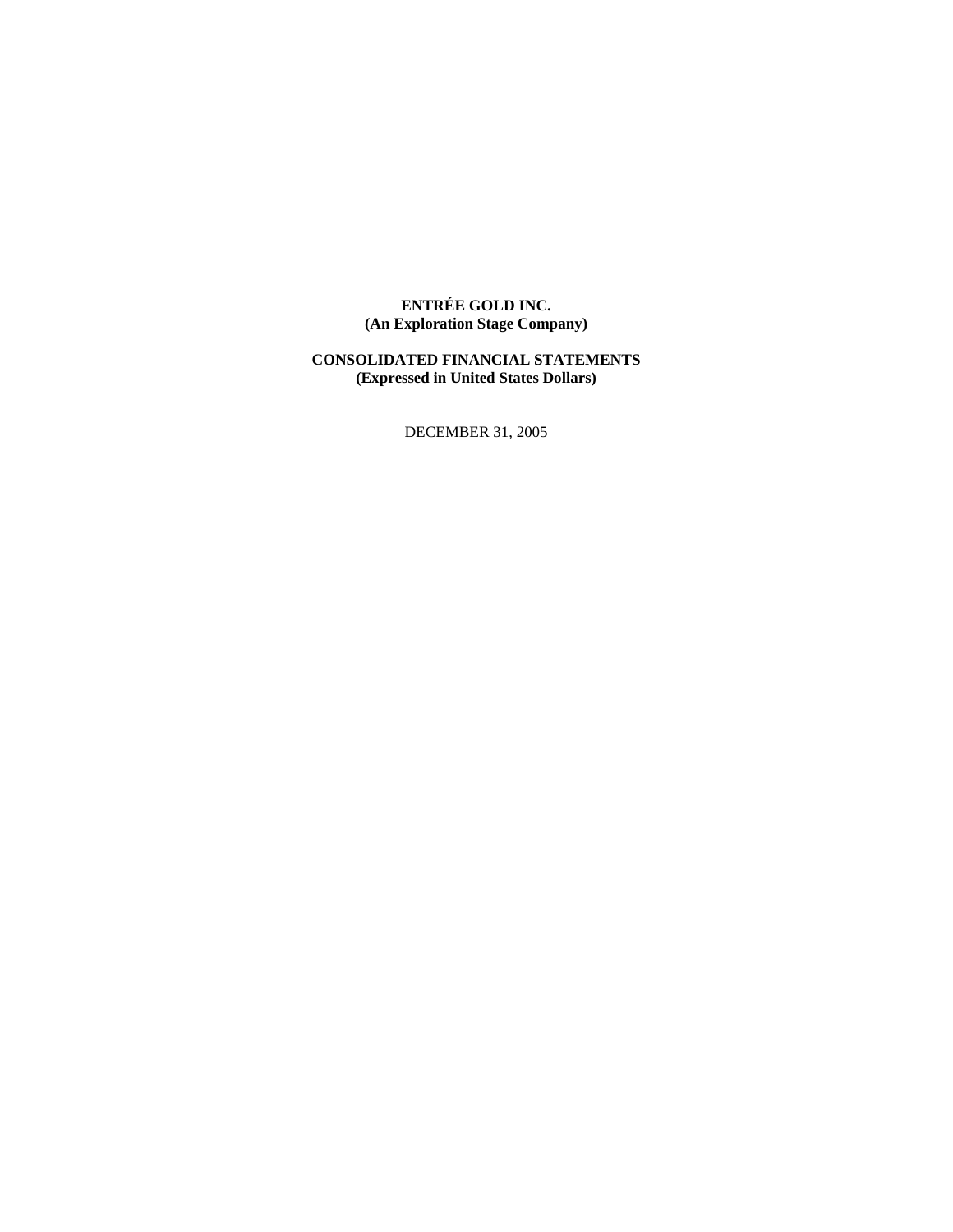## **REPORT OF INDEPENDENT REGISTERED PUBLIC ACCOUNTING FIRM**

To the Stockholders of Entrée Gold Inc.

We have audited the accompanying consolidated balance sheets of Entrée Gold Inc. as at December 31, 2005 and 2004 and the related consolidated statements of operations and comprehensive loss, stockholders' equity and cash flows for the years then ended and the cumulative period from inception (July 19, 1995) to December 31, 2005. These consolidated financial statements are the responsibility of the Company's management. Our responsibility is to express an opinion on these financial statements based on our audits.

We conducted our audits in accordance with the standards of the Public Company Accounting Oversight Board (United States). Those standards require that we plan and perform the audit to obtain reasonable assurance about whether the financial statements are free of material misstatement. An audit includes examining, on a test basis, evidence supporting the amounts and disclosures in the financial statements. An audit also includes assessing the accounting principles used and significant estimates made by management, as well as evaluating the overall financial statement presentation. We believe that our audits provide a reasonable basis for our opinion.

In our opinion, the consolidated financial statements referred to above present fairly, in all material respects, the financial position of the Company as at December 31, 2005 and 2004 and the results of its operations and its cash flows for the years then ended and the cumulative period from inception (July 19, 1995) to December 31, 2005 in conformity with generally accepted accounting principles in the United States of America.

*/s/ "Davidson and Company"* Davidson and Company

March 3, 2006

Vancouver, Canada Chartered Accountants

**<sup>1.</sup> A Member of** *SC INTERNATIONAL*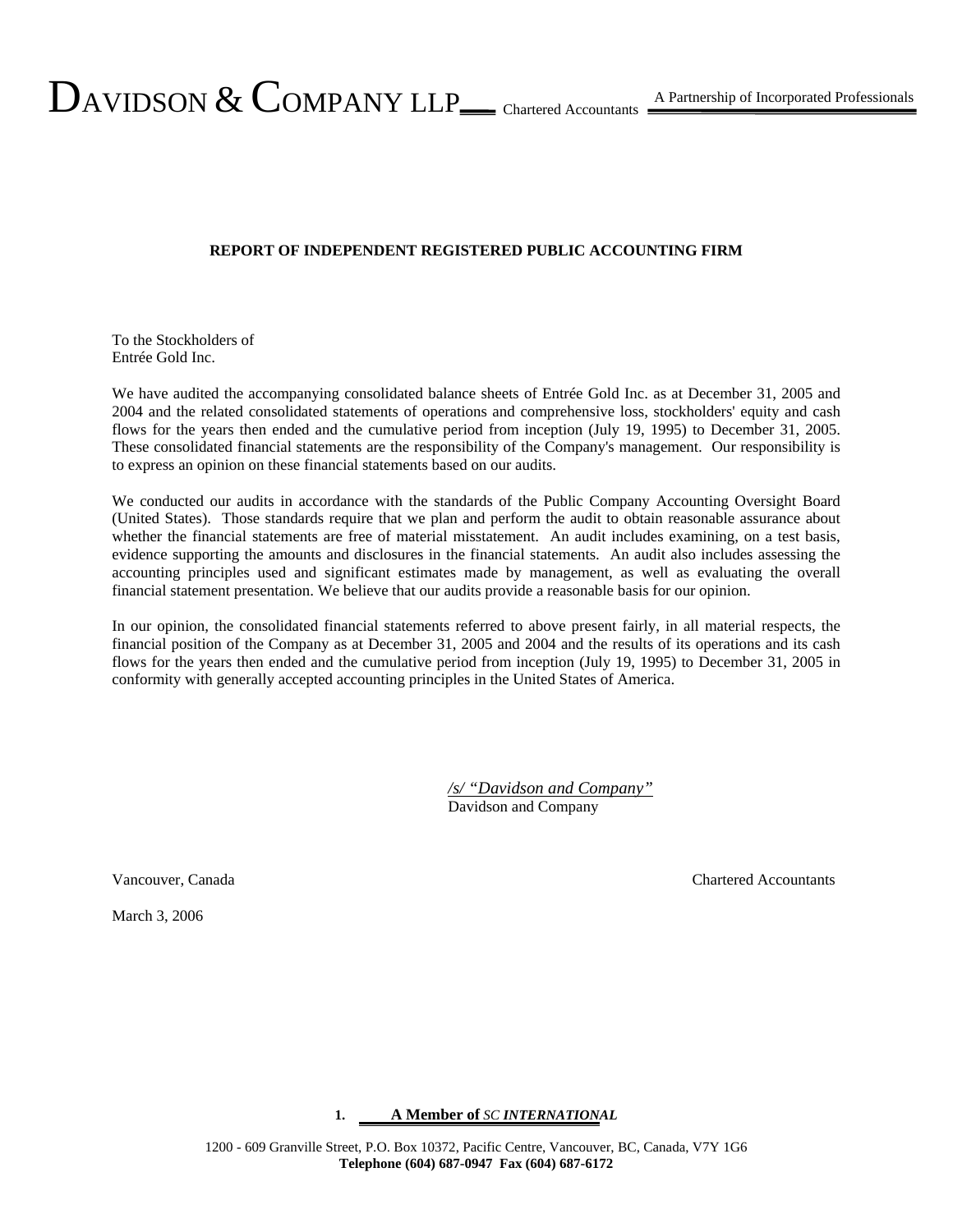(An Exploration Stage Company) CONSOLIDATED BALANCE SHEETS (Expressed in United States dollars)

|                                                                                                                                         | December 31,<br>2005 | December 31,<br>2004 |
|-----------------------------------------------------------------------------------------------------------------------------------------|----------------------|----------------------|
| <b>ASSETS</b>                                                                                                                           |                      |                      |
| <b>Current</b>                                                                                                                          |                      |                      |
| Cash and cash equivalents                                                                                                               | \$<br>21,687,487     | \$<br>6,060,371      |
| Receivables                                                                                                                             | 310,888              | 100,410              |
| Prepaid expenses                                                                                                                        | 169,133              | 62,514               |
| Total current assets                                                                                                                    | 22,167,508           | 6,223,295            |
| Equipment (Note 3)                                                                                                                      | 742,560              | 139,120              |
| <b>Total assets</b>                                                                                                                     | \$<br>22,910,068     | \$<br>6,362,415      |
| <b>LIABILITIES AND STOCKHOLDERS' EQUITY</b>                                                                                             |                      |                      |
| <b>Current</b>                                                                                                                          |                      |                      |
| Accounts payable and accrued liabilities                                                                                                | \$<br>502,449        | \$<br>198,763        |
| <b>Commitments</b> (Note 11)                                                                                                            |                      |                      |
| <b>Stockholders' equity</b>                                                                                                             |                      |                      |
| Common stock, no par value, unlimited number authorized, (Note 5)<br>69,638,926 (December 31, 2004 - 50,868,066) issued and outstanding | 45,423,077           | 20,692,906           |
| Additional paid-in capital                                                                                                              | 9,003,859            | 4,898,250            |
| Accumulated other comprehensive income:                                                                                                 |                      |                      |
| Foreign currency cumulative translation adjustment                                                                                      | 1,280,436            | 180,482              |
| Accumulated deficit during the exploration stage                                                                                        | (33,299,753)         | (19,607,986)         |
| Total stockholders' equity                                                                                                              | 22,407,619           | 6,163,652            |
| Total liabilities and stockholders' equity                                                                                              | \$<br>22,910,068     | \$<br>6,362,415      |

# **Nature of operations (Note 1)**

The accompanying notes are an integral part of these consolidated financial statements.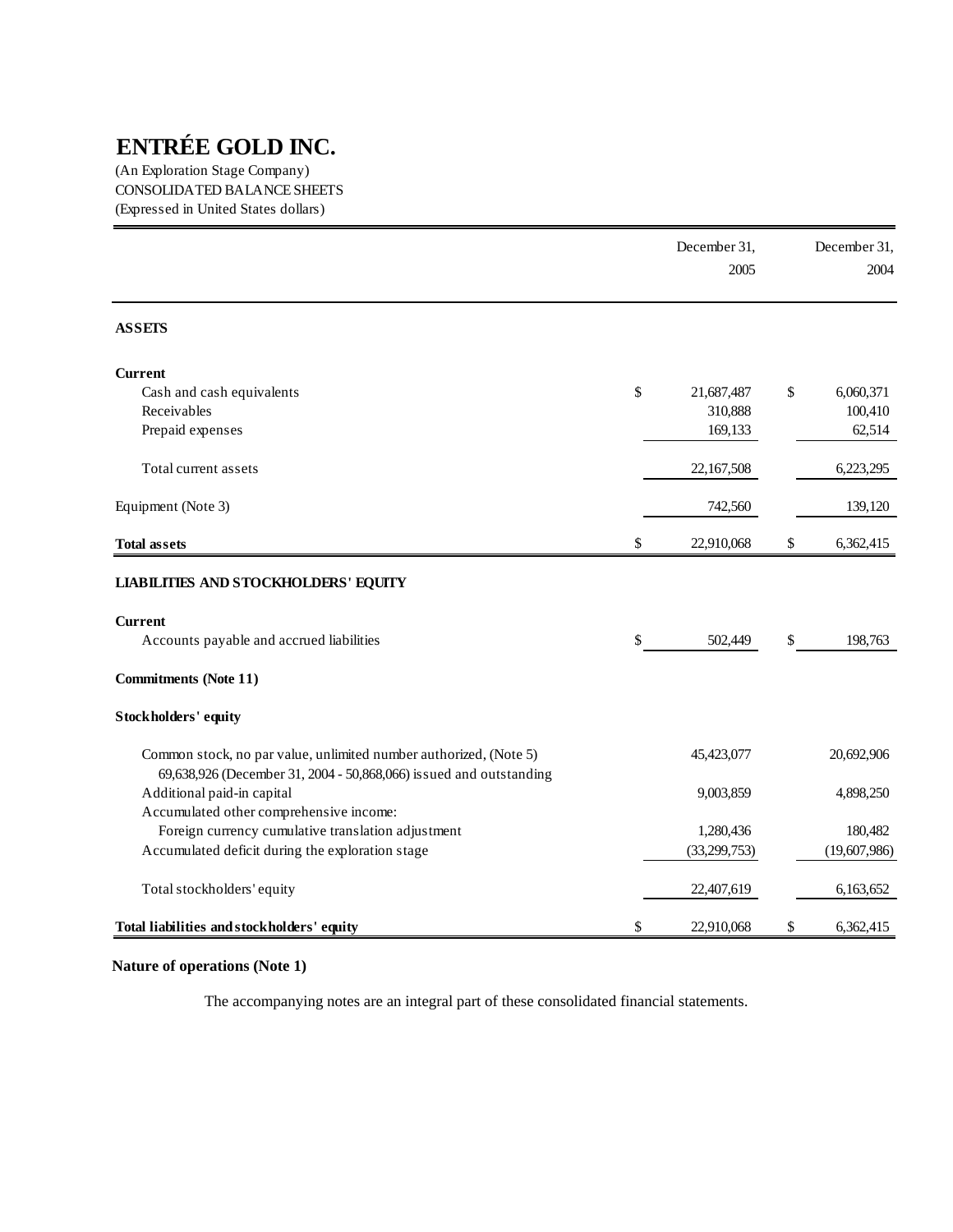(An Exploration Stage Company)

CONSOLIDATED STATEMENTS OF OPERATIONS AND COMPREHENSIVE LOSS

(Expressed in United States dollars)

|                                                       |                      |    |                      | Cumulative<br>Period from<br>Inception |
|-------------------------------------------------------|----------------------|----|----------------------|----------------------------------------|
|                                                       | <b>Year Ended</b>    |    | <b>Year Ended</b>    | (July 19,<br>1995) to                  |
|                                                       | December 31,<br>2005 |    | December 31,<br>2004 | December 31,<br>2005                   |
| <b>EXPENSES</b>                                       |                      |    |                      |                                        |
| Audit and accounting                                  | \$<br>65,117         | \$ | 60,974               | \$<br>171,600                          |
| Consulting fees (Note 5)                              | 1,158,316            |    | 160,386              | 1,412,558                              |
| Depreciation                                          | 126,375              |    | 24,090               | 160,910                                |
| Escrow shares compensation (recovery) (Notes 5 and 6) | (435,583)            |    | 507,440              | 1,790,959                              |
| Foreign exchange (gain) loss                          | (1,597)              |    | 3,421                | 16,913                                 |
| Legal (Note 5)                                        | 396,517              |    | 286,276              | 1,071,867                              |
| Loss on settlement of debt                            |                      |    |                      | 5,252                                  |
| Management fees (Notes 5 and 6)                       | 1,896,604            |    | 581,992              | 2,815,549                              |
| Mineral property interests (Note 4 and 5)             | 8,333,650            |    | 2,700,265            | 22,016,507                             |
| Office and administration (Note 5)                    | 1,563,688            |    | 593,760              | 2,342,911                              |
| Regulatory and transfer agent fees                    | 84,937               |    | 30,027               | 169,539                                |
| Shareholder communications and                        |                      |    |                      |                                        |
| investor relations (Note 5)                           | 610,895              |    | 565,489              | 1,426,953                              |
| Travel                                                | 206,793              |    | 112,036              | 360,623                                |
| Loss from operations                                  | (14,005,712)         |    | (5,626,156)          | (33, 762, 141)                         |
| Interest income                                       | 313,945              |    | 98,042               | 462,388                                |
| Net loss                                              | \$<br>(13,691,767)   | \$ | (5,528,114)          | \$<br>(33,299,753)                     |
| Comprehensive loss:                                   |                      |    |                      |                                        |
| Net loss                                              | \$<br>(13,691,767)   | S  | (5,528,114)          | \$<br>(33,299,753)                     |
| Foreign currency translation adjustment               | 1,099,954            |    | 132,501              | 1,280,436                              |
|                                                       |                      |    |                      |                                        |
| <b>Comprehensive loss</b>                             | \$<br>(12,591,813)   | \$ | (5,395,613)          | \$<br>(32,019,317)                     |
| Basic and diluted loss per share                      | \$<br>(0.23)         | \$ | (0.13)               |                                        |
| Weighted average number of shares outstanding         | 60,281,810           |    | 43,251,687           |                                        |

 $\overline{\phantom{0}}$ 

The accompanying notes are an integral part of these consolidated financial statements.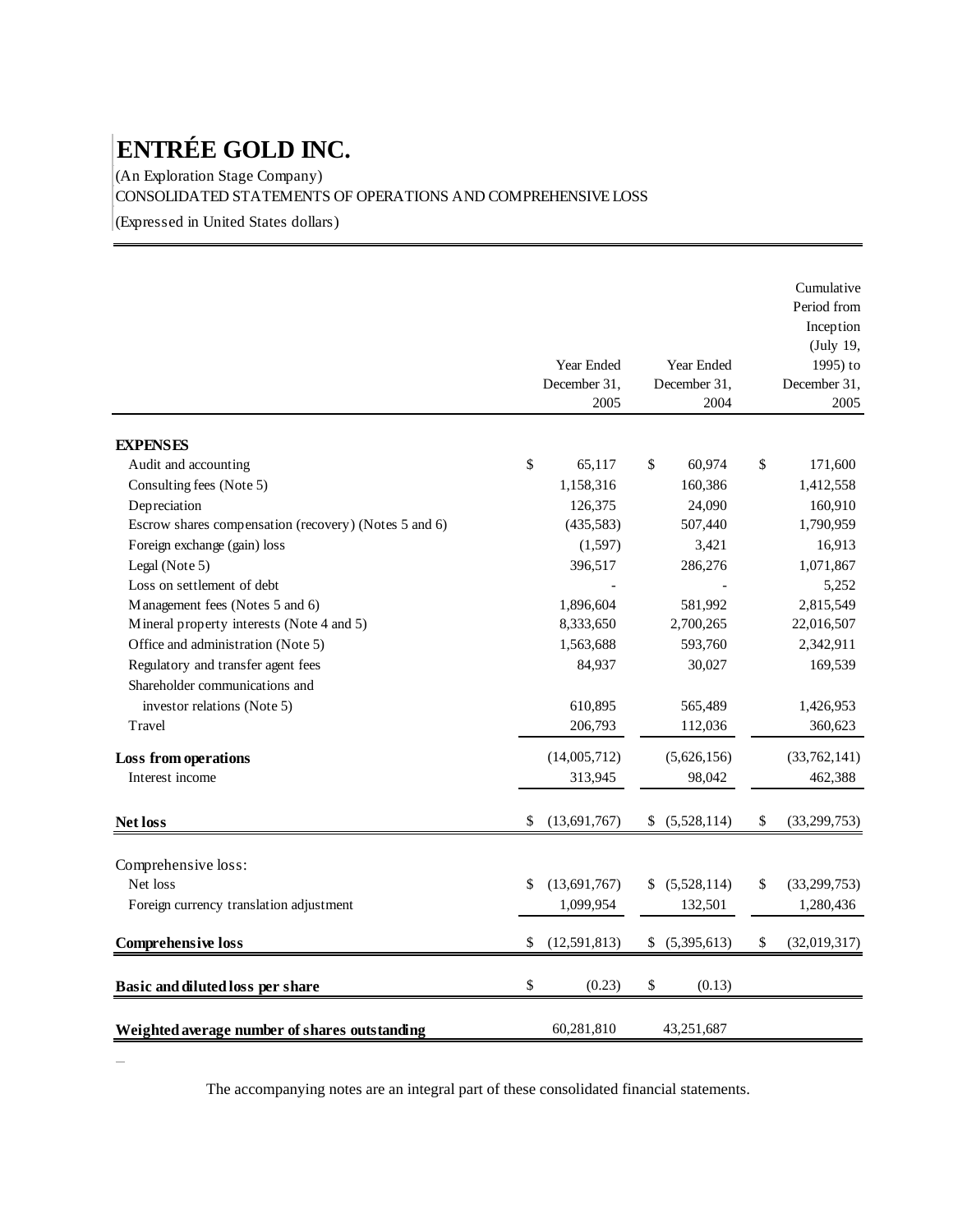(An Exploration Stage Company) CONSOLIDATED STATEMENT OF STOCKHOLDERS' EQUITY (Expressed in United States dollars)

|                                                              | Number of<br><b>Shares</b> |             | Common<br>Stock          | Additional<br>Paid-in Capital |               | Accumulated<br>Other<br>Comprehensive<br>Income | Accumulated<br>Deficit<br>During the<br>Exploration<br>Stage |              | Total<br>Stockholders'<br>Equity |
|--------------------------------------------------------------|----------------------------|-------------|--------------------------|-------------------------------|---------------|-------------------------------------------------|--------------------------------------------------------------|--------------|----------------------------------|
| Balance, July 19, 1995 (date of inception)<br>Shares issued: |                            | \$          |                          | \$                            | <sup>\$</sup> |                                                 | \$                                                           |              |                                  |
| Private placements                                           | 4,200,000                  |             | 60,852                   |                               |               |                                                 |                                                              |              | 60,852                           |
| Acquisition of mineral property interests                    | 3,200,000                  |             | 147,520                  |                               |               |                                                 |                                                              |              | 147,520                          |
| Foreign currency translation adjustment                      |                            |             |                          |                               |               | (756)                                           |                                                              |              | (756)                            |
| Net loss                                                     | $\overline{\phantom{a}}$   |             | $\sim$                   |                               |               | $\sim$                                          | (175, 714)                                                   |              | (175, 714)                       |
| Balance, April 30, 1996<br>Shares issued:                    | 7,400,000                  |             | 208,372                  |                               |               | (756)                                           | (175, 714)                                                   |              | 31,902                           |
| Private placements                                           | 3,880,000                  |             | 274,718                  |                               |               |                                                 |                                                              |              | 274,718                          |
| Foreign currency translation adjustment                      |                            |             |                          |                               |               | (8, 568)                                        |                                                              |              | (8,568)                          |
| Net loss                                                     |                            |             |                          |                               |               |                                                 | (56,250)                                                     |              | (56,250)                         |
| Balance, April 30, 1997                                      | 11,280,000                 |             | 483,090                  |                               |               | (9, 324)                                        | (231,964)                                                    |              | 241,802                          |
| Foreign currency translation adjustment                      |                            |             |                          |                               |               | (5,216)                                         |                                                              |              | (5,216)                          |
| Net loss                                                     |                            |             |                          |                               |               |                                                 | (33, 381)                                                    |              | (33, 381)                        |
| Balance, April 30, 1998                                      | 11,280,000                 |             | 483,090                  |                               |               | (14, 540)                                       | (265, 345)                                                   |              | 203,205                          |
| Foreign currency translation adjustment                      |                            |             |                          |                               |               | (3, 425)                                        | $\sim$                                                       |              | (3, 425)                         |
| Net loss                                                     |                            |             |                          |                               |               |                                                 | (40, 341)                                                    |              | (40, 341)                        |
| Balance, April 30, 1999                                      | 11,280,000                 |             | 483,090                  |                               |               | (17,965)                                        | (305, 686)                                                   |              | 159,439                          |
| Escrow shares compensation                                   |                            |             | $\overline{\phantom{a}}$ | 41,593                        |               |                                                 |                                                              |              | 41,593                           |
| Exercise of stock options                                    | 1,128,000                  |             | 113,922                  |                               |               |                                                 |                                                              |              | 113,922                          |
| Foreign currency translation adjustment                      |                            |             | J.                       |                               |               | (896)                                           |                                                              |              | (896)                            |
| Net loss                                                     |                            |             |                          |                               |               |                                                 | (154, 218)                                                   |              | (154, 218)                       |
| Balance, April 30, 2000                                      | 12,408,000                 |             | 597,012                  | 41,593                        |               | (18, 861)                                       | (459,904)                                                    |              | 159,840                          |
| Foreign currency translation adjustment                      |                            |             |                          |                               |               | (5,627)                                         |                                                              |              | (5,627)                          |
| Net loss                                                     | $\overline{\phantom{a}}$   |             | $\blacksquare$           | $\overline{\phantom{a}}$      |               | $\sim$                                          | (18, 399)                                                    |              | (18,399)                         |
| Balance, April 30, 2001                                      | 12,408,000                 |             | 597,012                  | 41,593                        |               | (24, 488)                                       | (478, 303)                                                   |              | 135,814                          |
| Foreign currency translation adjustment                      |                            |             |                          |                               |               | (2,561)                                         | $\overline{\phantom{a}}$                                     |              | (2,561)                          |
| Net loss                                                     |                            |             |                          |                               |               |                                                 | (22, 490)                                                    |              | (22, 490)                        |
| Balance, April 30, 2002                                      | 12,408,000                 | $\mathbb S$ | 597,012                  | \$<br>41,593                  | \$            | (27, 049)                                       | \$<br>(500, 793)                                             | $\mathbb{S}$ | 110,763                          |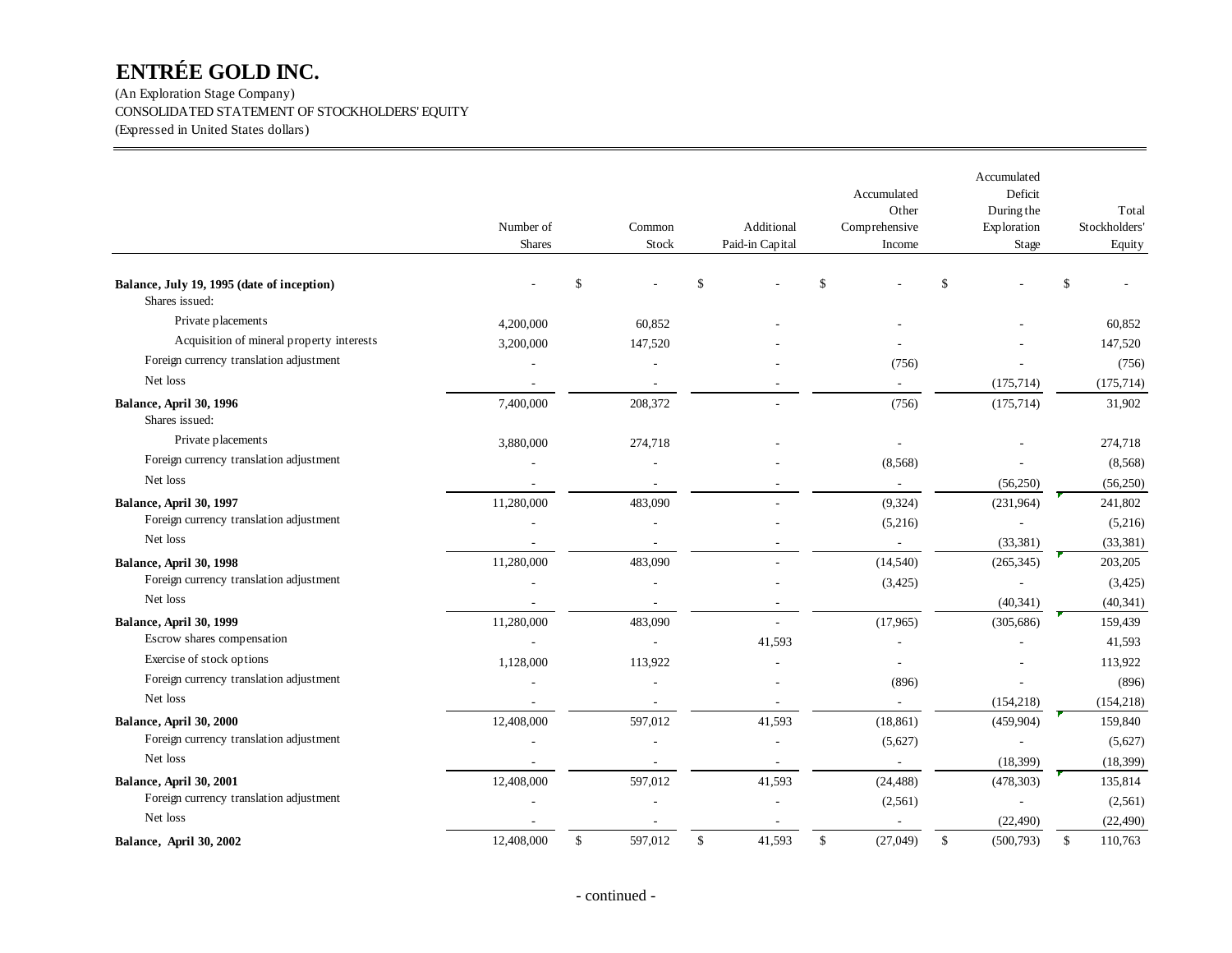(An Exploration Stage Company) CONSOLIDATED STATEMENT OF STOCKHOLDERS' EQUITY (Expressed in United States dollars)

|                                                    |               |              |             |              |                 |              |                   | Accumulated        |               |                |
|----------------------------------------------------|---------------|--------------|-------------|--------------|-----------------|--------------|-------------------|--------------------|---------------|----------------|
|                                                    |               |              |             |              |                 |              |                   | Deficit            |               |                |
|                                                    |               |              |             |              |                 |              | Accumulated Other | During the         |               | Total          |
|                                                    | Number of     |              | Common      |              | Additional      |              | Comprehensive     | Exploration        |               | Stockholders'  |
|                                                    | <b>Shares</b> |              | Stock       |              | Paid-in Capital |              | Income            | Stage              |               | Equity         |
| - continued -                                      |               |              |             |              |                 |              |                   |                    |               |                |
| Balance, April 30, 2002<br>Shares issued:          | 12,408,000    | $\mathbb{S}$ | 597,012     | $\mathbb{S}$ | 41,593          | $\mathbb{S}$ | (27, 049)         | \$<br>(500, 793)   | <sup>\$</sup> | 110,763        |
| Private placements                                 |               |              |             |              |                 |              |                   |                    |               |                |
|                                                    | 7,500,000     |              | 1,351,055   |              |                 |              |                   |                    |               | 1,351,055      |
| Exercise of warrants                               | 12,500        |              | 3,288       |              |                 |              |                   |                    |               | 3,288          |
| Agent's finder fee                                 | 310,000       |              | 39,178      |              |                 |              |                   |                    |               | 39,178         |
| Finder's fee for mineral property interests        | 100,000       |              | 35,827      |              |                 |              |                   |                    |               | 35,827         |
| Debt settlement                                    | 135,416       |              | 45,839      |              | 5,252           |              |                   |                    |               | 51,091         |
| Agent's warrants                                   |               |              | ä,          |              | 16,877          |              |                   |                    |               | 16,877         |
| Escrow shares compensation                         |               |              |             |              | 40,205          |              |                   |                    |               | 40,205         |
| Stock-based compensation                           |               |              |             |              | 16,660          |              |                   |                    |               | 16,660         |
| Share issue costs                                  |               |              | (211, 207)  |              |                 |              |                   |                    |               | (211, 207)     |
| Foreign currency translation adjustment            |               |              |             |              |                 |              | 73,080            |                    |               | 73,080         |
| Net loss                                           |               |              |             |              |                 |              |                   | (1,073,320)        |               | (1,073,320)    |
| Balance, April 30, 2003                            | 20,465,916    |              | 1,860,992   |              | 120,587         |              | 46,031            | (1,574,113)        |               | 453,497        |
| Shares issued:                                     |               |              |             |              |                 |              |                   |                    |               |                |
| Private placements and offerings                   | 16,352,942    |              | 10,891,160  |              |                 |              |                   |                    |               | 10,891,160     |
| Exercise of warrants                               | 3,730,372     |              | 1,316,664   |              | (6, 443)        |              |                   |                    |               | 1,310,221      |
| Exercise of stock options                          | 35,000        |              | 18,730      |              | (4,026)         |              |                   |                    |               | 14,704         |
| Agent's corporate finance fee                      | 100,000       |              | 64,192      |              | 8,384           |              |                   |                    |               | 72,576         |
| Acquisition of mineral property interests (Note 4) | 5,000,000     |              | 3,806,000   |              |                 |              |                   |                    |               | 3,806,000      |
| Agent's warrants                                   |               |              |             |              | 370,741         |              |                   |                    |               | 370,741        |
| Escrow shares compensation                         |               |              |             |              | 1,949,878       |              |                   |                    |               | 1,949,878      |
| Stock-based compensation                           |               |              |             |              | 414,847         |              |                   |                    |               | 414,847        |
| Share issue costs                                  |               |              | (1,302,715) |              |                 |              |                   |                    |               | (1,302,715)    |
| Foreign currency translation adjustment            |               |              |             |              |                 |              | 1,950             |                    |               | 1,950          |
| Net loss                                           |               |              |             |              |                 |              |                   | (12, 505, 759)     |               | (12, 505, 759) |
| Balance, December 31, 2003                         | 45,684,230    | $\mathbb{S}$ | 16,655,023  | $\mathbb{S}$ | 2,853,968       | $\mathbb{S}$ | 47,981            | \$<br>(14,079,872) | $\mathbb{S}$  | 5,477,100      |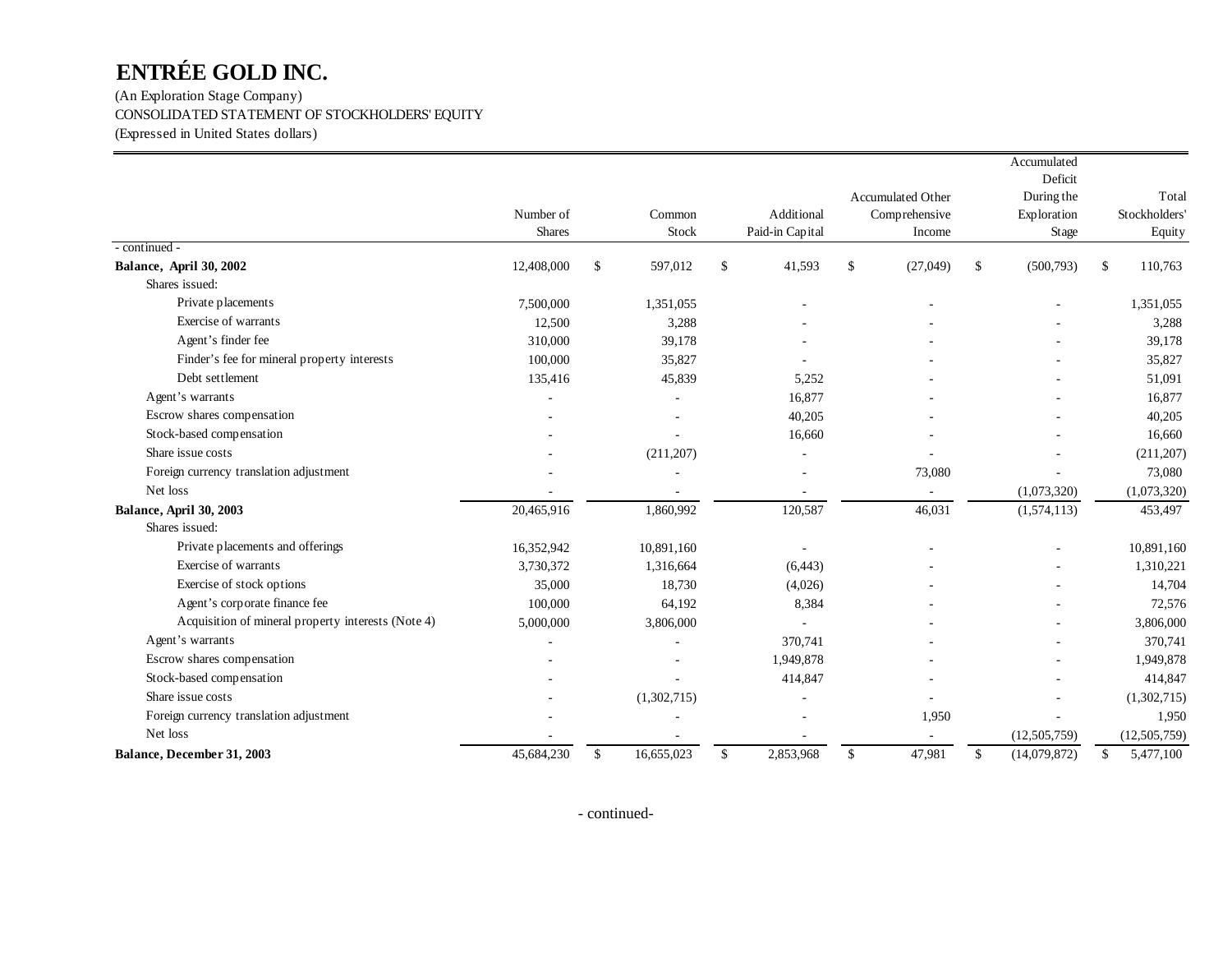(An Exploration Stage Company) CONSOLIDATED STATEMENT OF STOCKHOLDERS' EQUITY (Expressed in United States dollars)

|                                         | Number of<br><b>Shares</b> | Common<br>Stock  |              | Additional<br>Paid-in Capital | Accumulated<br>Other<br>Comprehensive<br>Income | Accumulated<br>Deficit<br>During the<br>Exploration<br>Stage |              | Total<br>Stockholders<br>Equity |
|-----------------------------------------|----------------------------|------------------|--------------|-------------------------------|-------------------------------------------------|--------------------------------------------------------------|--------------|---------------------------------|
| - continued -                           |                            |                  |              |                               |                                                 |                                                              |              |                                 |
| Balance, December 31, 2003              | 45,684,230                 | \$<br>16,655,023 | $\mathbb{S}$ | 2,853,968                     | \$<br>47,981                                    | \$<br>(14,079,872)                                           | \$           | 5,477,100                       |
| Shares issued:                          |                            |                  |              |                               |                                                 |                                                              |              |                                 |
| Private placement                       | 4,600,000                  | 3,846,521        |              | $\sim$                        |                                                 |                                                              |              | 3,846,521                       |
| Exercise of warrants                    | 533,836                    | 186,208          |              | (13, 197)                     |                                                 |                                                              |              | 173,011                         |
| Exercise of stock options               | 50,000                     | 26,180           |              | (8,238)                       |                                                 |                                                              |              | 17,942                          |
| Warrants issued for cancellation        |                            |                  |              |                               |                                                 |                                                              |              |                                 |
| of price guarantee (Note 4)             |                            | $\rightarrow$    |              | 129,266                       |                                                 |                                                              |              | 129,266                         |
| Escrow shares compensation              |                            |                  |              | 405,739                       |                                                 |                                                              |              | 405,739                         |
| Share issue costs                       |                            | (21,026)         |              |                               |                                                 |                                                              |              | (21,026)                        |
| Stock-based compensation                |                            | ٠                |              | 1,530,712                     |                                                 |                                                              |              | 1,530,712                       |
| Foreign currency translation adjustment |                            |                  |              |                               | 132,501                                         |                                                              |              | 132,501                         |
| Net loss                                |                            |                  |              |                               |                                                 | (5,528,114)                                                  |              | (5,528,114)                     |
| Balance, December 31, 2004              | 50,868,066                 | 20,692,906       |              | 4,898,250                     | 180,482                                         | (19,607,986)                                                 |              | 6,163,652                       |
| Shares issued:                          |                            |                  |              |                               |                                                 |                                                              |              |                                 |
| Private placements                      | 7,542,410                  | 13,538,097       |              |                               |                                                 |                                                              |              | 13,538,097                      |
| Exercise of warrants                    | 10,456,450                 | 10,475,291       |              |                               |                                                 |                                                              |              | 10,475,291                      |
| Exercise of stock options               | 772,000                    | 1,238,581        |              | (532,908)                     |                                                 |                                                              |              | 705,673                         |
| Escrow shares compensation              |                            | $\overline{a}$   |              | (435,583)                     |                                                 |                                                              |              | (435,583)                       |
| Share issue costs                       |                            | (521,798)        |              |                               |                                                 |                                                              |              | (521,798)                       |
| Stock-based compensation                |                            |                  |              | 5,074,100                     |                                                 |                                                              |              | 5,074,100                       |
| Foreign currency translation adjustment |                            |                  |              |                               | 1,099,954                                       |                                                              |              | 1,099,954                       |
| Net loss                                |                            |                  |              |                               |                                                 | (13,691,767)                                                 |              | (13,691,767)                    |
| Balance, December 31, 2005              | 69,638,926                 | \$<br>45,423,077 | \$           | 9,003,859                     | \$<br>1,280,436                                 | \$<br>(33,299,753)                                           | $\mathbb{S}$ | 22,407,619                      |

The accompanying notes are an integral part of these consolidated financial statements.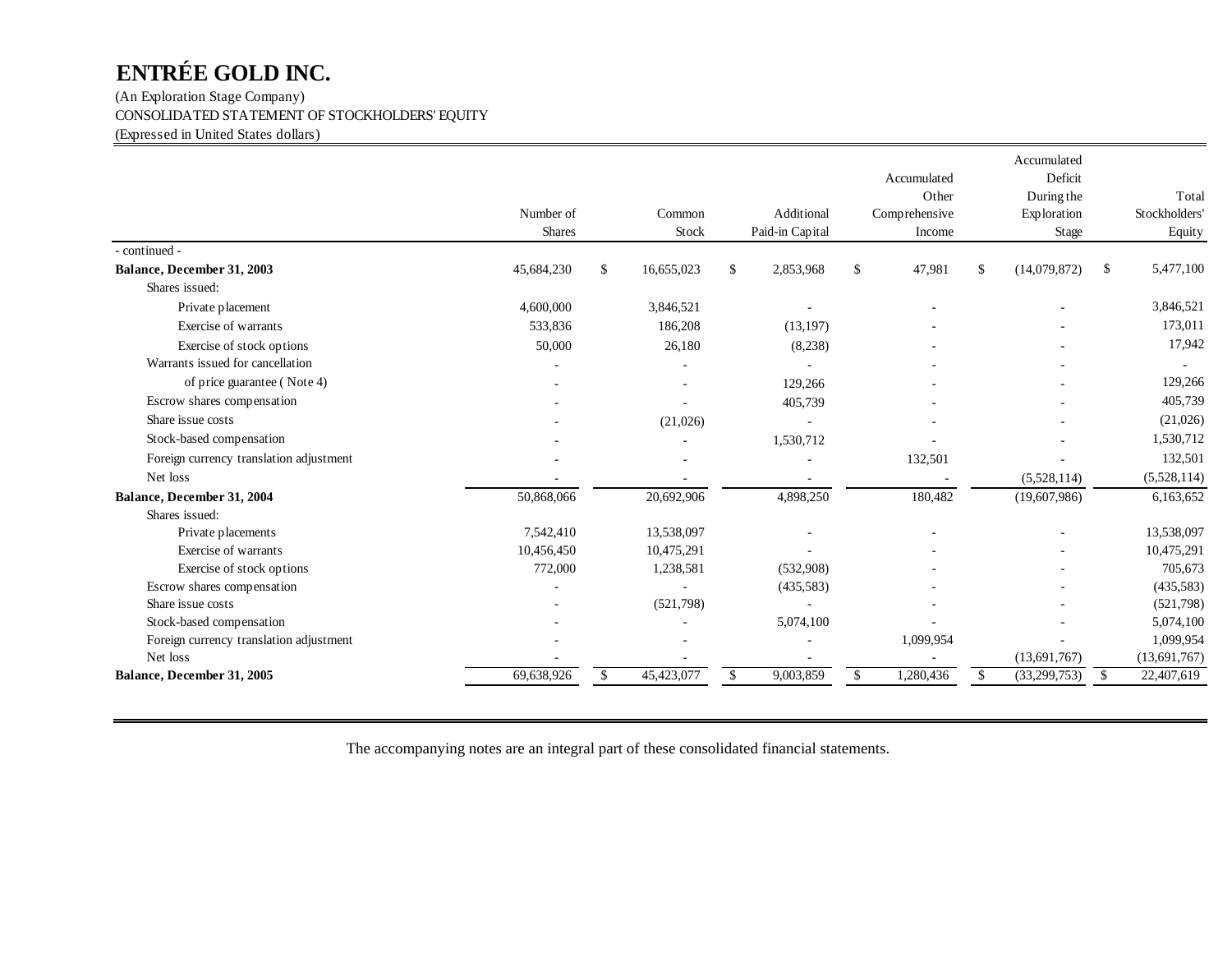(An Exploration Stage Company) CONSOLIDATED STATEMENTS OF CASH FLOWS (Expressed in United States dollars)

| Cash paid for income taxes during the period                                           | \$<br>\$                | \$<br>$\overline{\phantom{a}}$ |               |
|----------------------------------------------------------------------------------------|-------------------------|--------------------------------|---------------|
| Cash paid for interest during the period                                               | \$<br>\$                | \$                             |               |
| Cash and cash equivalents, end of period                                               | \$<br>21,687,487 \$     | 6,060,371 \$                   | 21,687,487    |
| Cash and cash equivalents, beginning of period                                         | 6,060,371               | 5,455,495                      |               |
| Change in cash and cash equivalents<br>during the period                               | 15,627,116              | 604,876                        | 21,687,487    |
| Effect of foreign currency translation on cash and<br>cash equivalents                 | 1,100,577               | 132,501                        | 1,281,059     |
|                                                                                        |                         |                                |               |
| Net cash used in investing activities                                                  | (729, 815)              | (126, 339)                     | (903, 470)    |
| <b>CASH FLOWS FROM INVESTING ACTIVITIES</b><br>Acquisition of equipment                | (729, 815)              | (126, 339)                     | (903, 470)    |
| Net cash provided by finacing activities                                               | 24, 197, 263            | 4,016,448                      | 41,366,601    |
| Share issue costs                                                                      | (521,798)               | (21,026)                       | (1, 557, 374) |
| <b>CASH FLOWS FROM FINANCING ACTIVITIES</b><br>Proceeds from issuance of capital stock | 24,719,061              | 4,037,474                      | 42,923,975    |
| Net cash used in operating activities                                                  | (8,940,909)             | (3,417,734)                    | (20,056,703)  |
| Accounts payable and accrued liabilities                                               | 286,302                 | 69,315                         | 530,904       |
| Prepaid expenses                                                                       | (100, 743)              | (27, 534)                      | (163, 257)    |
| Receivables                                                                            | (199, 593)              | (21,208)                       | (300,003)     |
| Changes in assets and liabilities:                                                     |                         |                                |               |
| Mineral propety interests paid in stock                                                |                         |                                | 3,806,000     |
| Finder's fee paid in stock                                                             |                         |                                | 35,827        |
| Warrants issued for cancellation of<br>price guarantee                                 |                         | 129,266                        | 129,266       |
| Loss on settlment of debt                                                              |                         |                                | 5,252         |
| Escrow shares compensation (recovery)                                                  | (435,583)               | 405,739                        | 2,001,832     |
| Stock-based compensation                                                               | 5,074,100               | 1,530,712                      | 7,036,319     |
| Items not affecting cash:<br>Depreciation                                              | 126,375                 | 24,090                         | 160,910       |
| <b>CASH FLOWS FROM OPERATING ACTIVITIES</b><br>Net loss                                | \$<br>$(13,691,767)$ \$ | $(5,528,114)$ \$               | (33,299,753)  |
|                                                                                        | 2005                    | 2004                           | 2005          |
|                                                                                        | December 31.            | December 31,                   | December 31,  |
|                                                                                        | Year Ended              | Year Ended                     | 1995) to      |
|                                                                                        |                         |                                | (July 19,     |
|                                                                                        |                         |                                | Inception     |
|                                                                                        |                         |                                | Period from   |
|                                                                                        |                         |                                | Cumulative    |

**Supplemental disclosure with respect to cashflows (Note 10)**

The accompanying notes are an integral part of these consolidated financial statements.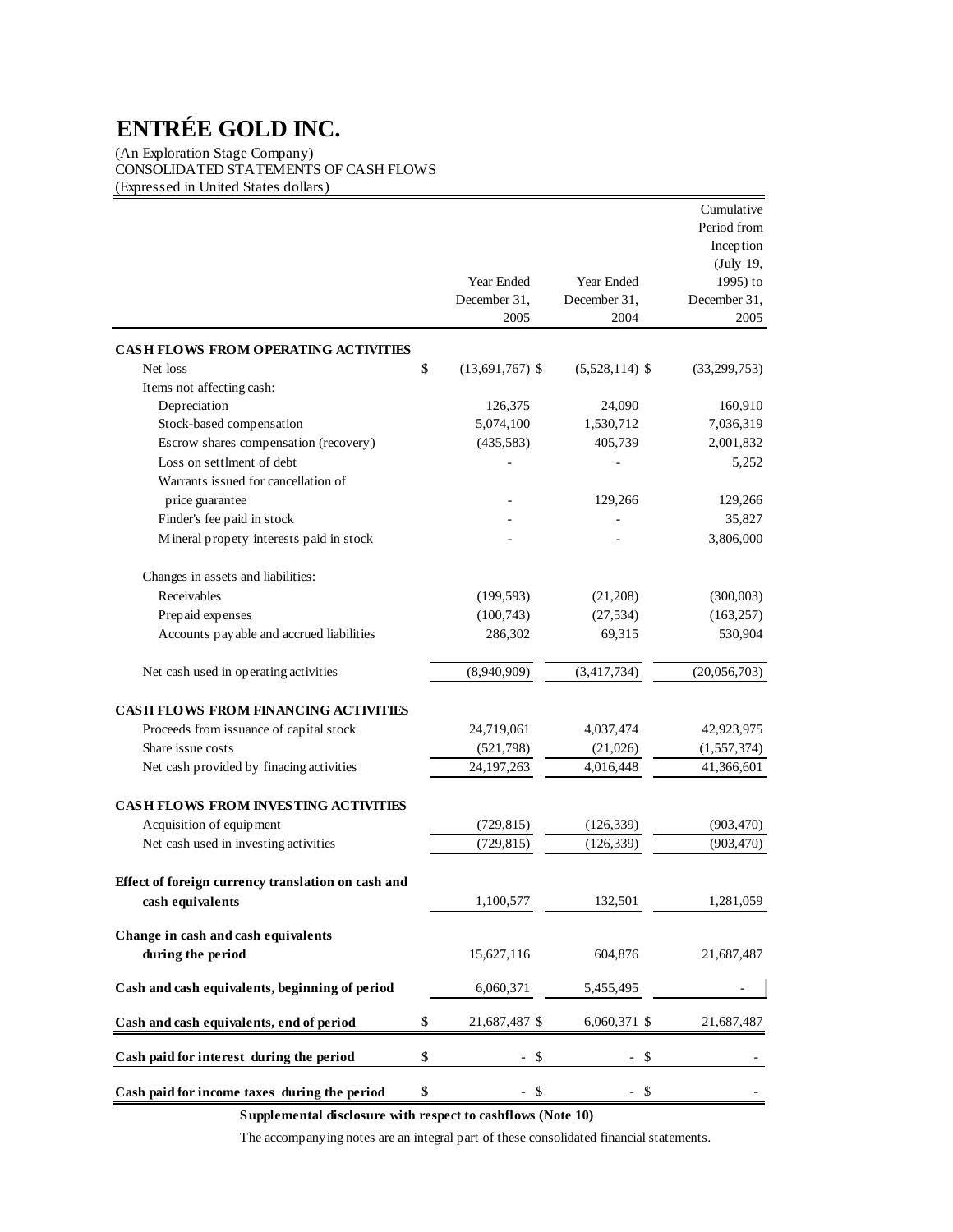## **1. NATURE OF OPERATIONS**

The Company was incorporated under the laws of the Province of British Columbia and continued under the laws of the Yukon Territory. On May 27, 2005, the Company changed the governing jurisdiction from the Yukon Territory to British Columbia by continuing into British Columbia under the British Columbia *Business Corporation Act.* The Company's principal business activity is the exploration of mineral property interests. Effective October 10, 2002, pursuant to a special resolution passed by the shareholders of the Company, the Company changed its name from Entrée Resources Inc. to Entrée Gold Inc. and consolidated its share capital on a 2:1 basis (Note 5). In December 2003, the Company changed its fiscal year end from April 30 to December 31. To date, the Company has not generated significant revenues from its operations and is considered to be in the exploration stage.

All amounts are expressed in United States dollars, except for certain per share amounts denoted in Canadian dollars ("C\$").

## **2. SIGNIFICANT ACCOUNTING POLICIES**

#### **Principles of consolidation**

These consolidated financial statements have been prepared in conformity with generally accepted accounting principles in the United States of America and include the accounts of the Company and its wholly-owned Mongolian subsidiary, Entrée LLC. All significant inter-company transactions and balances have been eliminated upon consolidation. These consolidated financial statements conform in all material respects with Canadian generally accepted accounting principles ("Canadian GAAP") except as described in Note 13.

## **Use of estimates**

The preparation of consolidated financial statements in conformity with generally accepted accounting principles in the United States of America requires management to make estimates and assumptions that affect the reported amount of assets and liabilities and the disclosure of contingent assets and liabilities at the date of the financial statements and the reported amount of revenues and expenses during the period. Actual results could differ from these estimates.

## **Cash and cash equivalents**

Cash and cash equivalents include highly liquid investments with original maturities of three months or less. To limit its credit risk exposure for amounts in excess of federally insured limits, the Company places its deposits with financial institutions of high credit standing.

## **Equipment**

Equipment, consisting of office, computer, field equipment and buildings, is recorded at cost less accumulated depreciation. Depreciation is recorded on a declining balance basis at rates ranging from 20% to 30% per annum.

## **Mineral property interests**

Costs of acquisition, exploration, carrying and retaining unproven properties are expensed as incurred.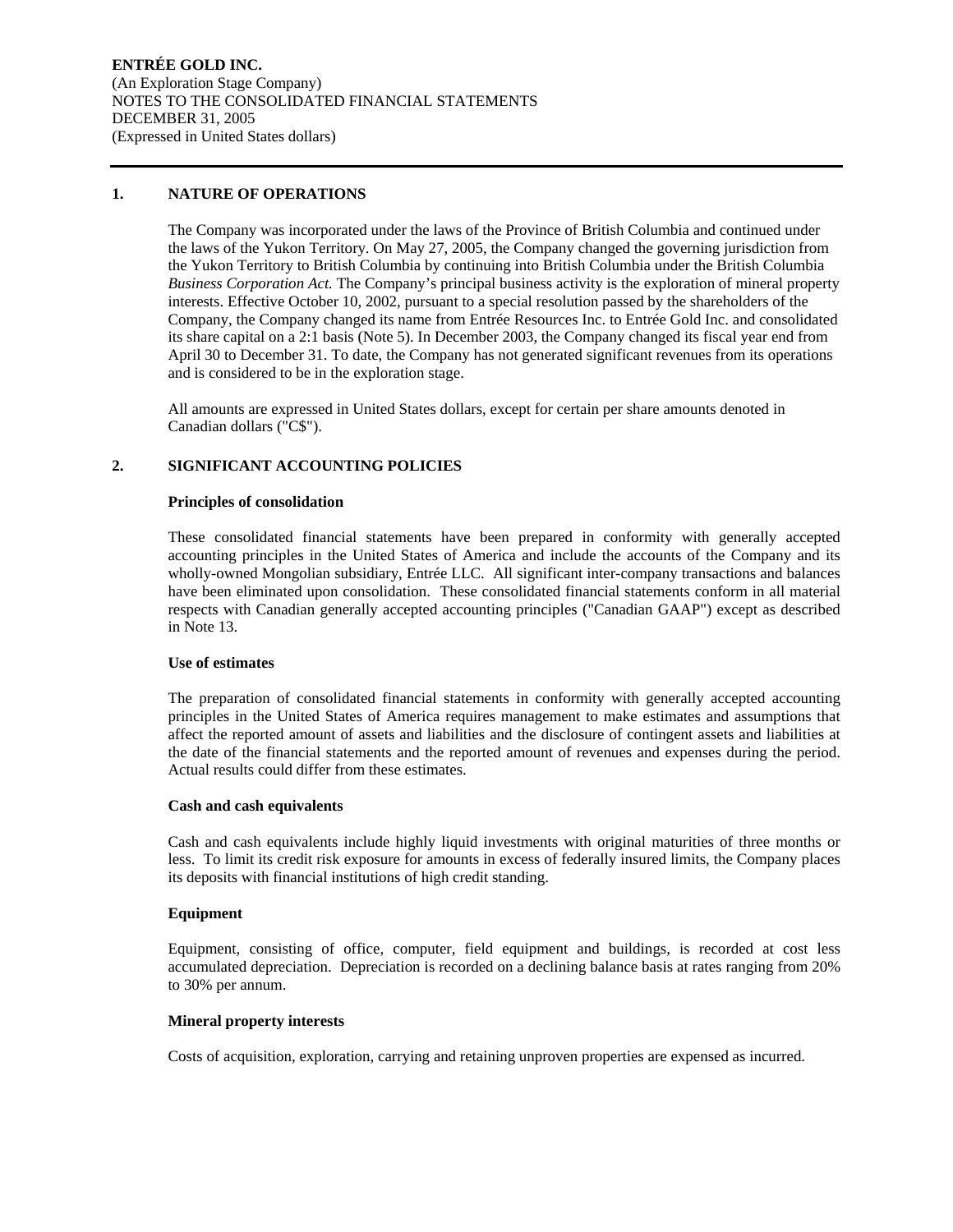## **2. SIGNIFICANT ACCOUNTING POLICIES** (cont'd…)

## **Asset retirement obligation**

The Company records the fair value of the liability for closure and removal costs associated with the legal obligations upon retirement or removal of any tangible long-lived assets in accordance with Statements of Financial Accounting Standards No. 143, "Accounting for Asset Retirement Obligations". The initial recognition of any liability will be capitalized as part of the asset cost and depreciated over its estimated useful life. To date, the Company has not incurred any asset retirement obligations.

## **Impairment of long-lived assets**

Long-lived assets are continually reviewed for impairment whenever events or changes in circumstances indicate that the carrying amount of an asset may not be recoverable. Recoverability of assets to be held and used is measured by a comparison of the carrying amount of an asset to future net cash flows expected to be generated by the asset. If such assets are considered to be impaired, the impairment to be recognized is measured by the amount by which the carrying amount of the assets exceeds the fair value of the assets.

## **Escrow shares**

Shares placed in escrow in connection with an initial public offering which are to be released upon achievement of certain performance criteria are considered to be contingently issueable and compensatory in nature. Accordingly, the difference between the fair value of these shares, being the trading price of the Company's publicly traded common shares, at the time they are released from escrow and their original issue price is accounted for as compensation expense in the period of release.

As described in Note 5, certain of the Company's escrow shares were transferred to a Trustee for the benefit of future employees, officers and directors of the Company. As these performance escrow shares are considered compensatory in nature, the Company records a compensation benefit at fair value, being the trading price of the Company's publicly traded common shares, when a portion or all of the these performance escrow shares are allocated to specific individuals and adjusts this compensation benefit to fair value at the end of each respective reporting period until the performance escrow shares are released from escrow.

## **Stock-based compensation**

The Company accounts for stock-based employee compensation in accordance with Statements of Financial Accounting Standards No. 123, "Accounting for Stock-Based Compensation" whereby the Company uses the fair value based method of accounting for stock-based employee compensation.

The Company accounts for stock-based compensation issued to non-employees in accordance with the provisions of SFAS 123 and the consensus in Emerging Issues Task Force No. 96-18, "Accounting for Equity Instruments that are Issued to Other Than Employees for Acquiring or in Conjunction with Selling, Goods or Services" ("EITF 96-18").

## **Income taxes**

The Company follows the asset and liability method of accounting for income taxes in accordance with Statements of Financial Accounting Standards No. 109, "Accounting for Income Taxes". Under this method, future income taxes are recognized for the future income tax consequences attributable to differences between the financial statement carrying values of existing assets and liabilities and their respective income tax bases (temporary differences). Future income tax assets and liabilities are measured using enacted income tax rates expected to apply to taxable income in the years in which temporary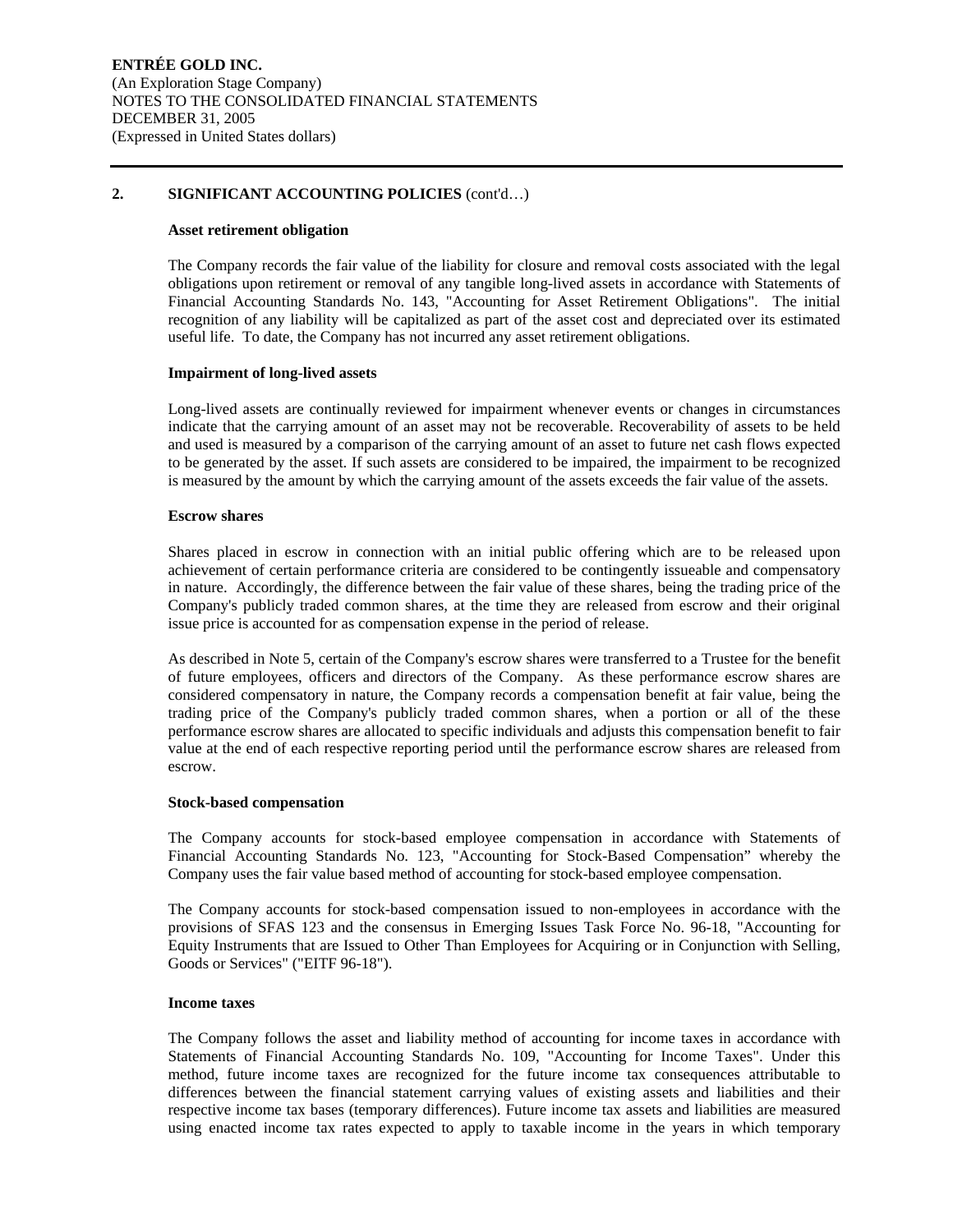differences are expected to be recovered or settled. The effect on future income tax assets and liabilities of a change in tax rates is included in income in the period in which the change occurs. The amount of future income tax assets recognized is limited to the amount that is more likely than not to be realized.

## **2. SIGNIFICANT ACCOUNTING POLICIES** (cont'd…)

## **Foreign currency translation**

The functional currency of the Company and its wholly-owned subsidiary is the Canadian dollar. Accordingly, monetary assets and liabilities denominated in a foreign currency are translated at the exchange rate in effect at the balance sheet date while non-monetary assets and liabilities denominated in a foreign currency are translated at historical rates. Revenue and expense items denominated in a foreign currency are translated at exchange rates prevailing when such items are recognized in the statement of operations. Exchange gains or losses arising on translation of foreign currency items are included in the statement of operations.

The Company follows the current rate method of translation with respect to its presentation of these consolidated financial statements in the reporting currency, being the United States dollar. Accordingly, assets and liabilities are translated into U.S. dollars at the period-end exchange rates while revenue and expenses are translated at the prevailing exchange rates during the period. Related exchange gains and losses are included in a separate component of stockholder's equity as accumulated other comprehensive income.

#### **Net loss per share**

Basic net loss per share is computed by dividing the net loss for the period attributable to common stockholders by the weighted average number of shares of common stock outstanding during the period. Diluted net loss per share takes into consideration shares of common stock outstanding (computed under basic loss per share) and potentially dilutive shares of common stock. Diluted net loss per share is not presented separately from basic net loss per share as the conversion of outstanding stock options and warrants into common shares would be anti-dilutive. At December 31, 2005, the total number of potentially dilutive shares of common stock excluded from basic net loss per share was 16,275,410 (December 31, 2004 - 22,340,170).

Shares that remain in escrow are excluded from the weighted average number of shares of common stock. The number of shares held in escrow excluded from the weighted average number of shares of common stock was nil (December 31, 2004 - 3,510,900).

#### **Recent accounting pronouncements**

In December 2004, FASB issued Statement of Financial Accounting Standards No. 123R, "Share Based Payment" ('SFAS 123R"). SFAS 123R supersedes APB 25 and its related implementation guidance by requiring entities to recognize the cost of employee services received in exchange for awards of equity instruments based on the grant-date fair value of those awards (with limited exceptions) and revises SFAS 123 as follows:

- i. Public entities are required to measure liabilities incurred to employees in share-based payment transactions at fair value and non-public entities may elect to measure their liabilities to employees incurred in share-based payment transactions at their intrinsic value, whereas under SFAS 123 all share based payment liabilities were measured at their intrinsic value.
- ii. Non-public entities are required to calculate fair value using an appropriate industry sector index for the expected volatility of its share price, if it is not practicable to estimate the expected volatility of the entity's share price.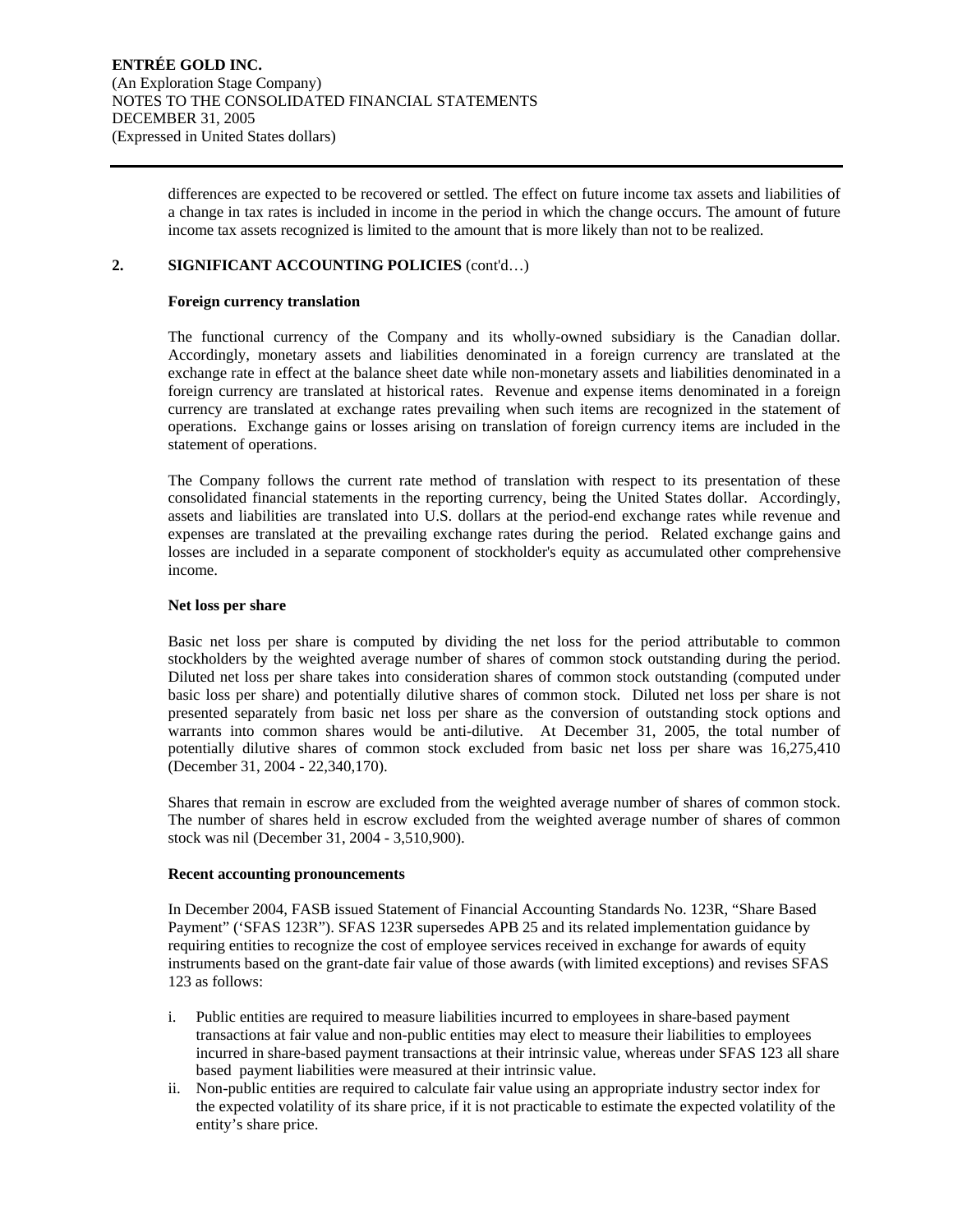- iii. Entities are required to estimate the number of instruments for which the requisite service is expected to be rendered as opposed to accounting for forfeitures as they occur.
- iv. Incremental compensation cost for a modification of the terms or conditions of an award is measured by comparing the fair value of the modified award with the fair value of the award immediately before the modification, whereas SFAS 123 required that the effect of a modification be measured as the difference between the fair value of the modified award at the date it is granted and the award's value immediately before the modification, determined based on the shorter of (1) its remaining initially estimated expected life or (2) the expected life of the modified award.

SFAS 123R also clarifies and expands guidance in several areas, including measuring fair value, classifying an award as equity or a liability and attributing compensation cost to reporting periods. SFAS 123R does not change the accounting guidance for share-based payment transactions with parties other than employees provided in SFAS 123 as originally issued in EITF 96-18. SFAS 123R also does not address the accounting for employee share ownership plans which are subject to Statement of Position 93-6, "Employers' Accounting for Employee Stock Ownership Plans". Public entities (other than those filing as small business issuers) will be required to apply SFAS 123R as of the first annual reporting period that begins after June 15, 2005. Public entities that file as small business issuers will be required to apply SFAS 123R in the first annual reporting period that begins after December 15, 2005. For non-public entities, SFAS 123R must be applied as of the beginning of the first annual reporting period beginning after December 15, 2005.

In May 2005, FASB issued Statement of Financial Accounting Standards No. 154 Accounting Changes and Error Corrections – A Replacement of APB Opinion No. 20 and FASB Statement No. 3 ("SFAS 154"), which is effective for fiscal years ending after December 15, 2005. SFAS 154 requires that changes in accounting policy be accounted for on a retroactive basis.

The adoption of these new pronouncements are not expected to have a material effect on the Company's consolidated financial position or results of operations.

# **Comparative figures**

Certain of the comparative figures have been reclassified to conform with the presentation in the current year.

# **3. EQUIPMENT**

|                                                                               | December 31, 2005 |                                         |               |                                      |      |                                         |     |                                  | December 31, 2004 |                                                       |   |                                                         |
|-------------------------------------------------------------------------------|-------------------|-----------------------------------------|---------------|--------------------------------------|------|-----------------------------------------|-----|----------------------------------|-------------------|-------------------------------------------------------|---|---------------------------------------------------------|
|                                                                               |                   | Cost                                    |               | Accumulated<br>Depreciation          |      | Net Book<br>Value                       |     | Cost                             |                   | Accumulated<br>Depreciation                           |   | Net Book<br>Value                                       |
| Office equipment<br>Computer equipment<br>Field equipment<br><b>Buildings</b> | \$                | 57,453<br>214,621<br>309,133<br>322,264 | <sup>\$</sup> | 10,836<br>92,297<br>17,238<br>40,540 | - \$ | 46,617<br>122,324<br>291,895<br>281,724 | \$. | 17,803<br>38,422<br>117,431<br>٠ | S                 | 3,964<br>20,215<br>10,357<br>$\overline{\phantom{a}}$ | S | 13,839<br>18,207<br>107,074<br>$\overline{\phantom{a}}$ |
|                                                                               | \$                | 903.471                                 | \$.           | 160.911                              | £.   | 742,560                                 |     | 173.656                          | -S                | 34,536                                                | S | 139,120                                                 |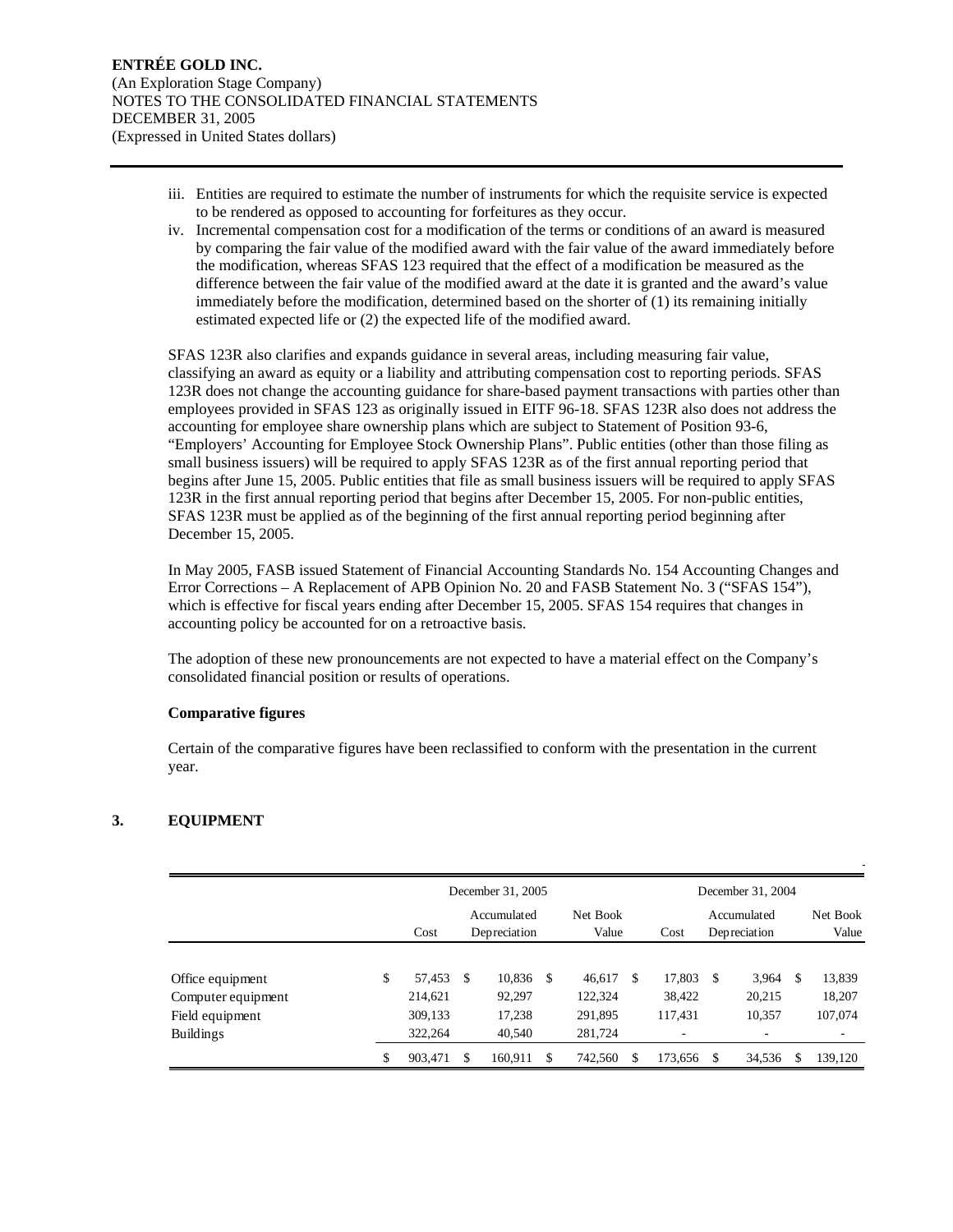## **4. MINERAL PROPERTY INTERESTS**

Title to mineral property interests involves certain inherent risks due to the difficulties of determining the validity of certain claims as well as the potential for problems arising from the frequently ambiguous conveyancing history characteristic of many mineral property interests. The Company has investigated title to its mineral property interests and, to the best of its knowledge, title to the mineral property interests are in good standing.

Each of our exploration licenses was granted by the Mineral Resources and Petroleum Authority of Mongolia for an initial term of three years, subject to a right to renew for two successive 2-year renewals (for a cumulative total of seven years). Mongolian exploration licenses are maintained in good standing by payment to the Mineral Resources and Petroleum Authority of Mongolia of set annual fees escalating from \$0.05 to \$1.50 per hectare over the course of the potential seven year tenure.

Two of the three licenses that comprise Lookout Hill were issued April 3, 2001 and were renewed for the second of their two year renewals in March, 2006. The third Lookout Hill license was issued March 30, 2001 and was renewed for the second of its two-year renewals in March, 2006. The Manlai license was issued March 9, 2001 and renewed for the second of its two-year renewals in March, 2006. The Khatsavch license was issued to the original owner on October 31, 2003 and transferred to the company in August, 2004.

Under the terms of an option agreement completed in July, 2002, the Company had the right to acquire up to a 60% interest in three mineral concessions (collectively, the "Lookout Hill Property"), located in southern Mongolia, from Mongol Gazar Co., Ltd. ("Mongol Gazar"), the Mongolian owner. In November 2003, pursuant to an amended purchase agreement which replaced the previous option agreement and all obligations thereunder, the Company acquired from Mongol Gazar a 100% interest in the Lookout Hill Property. As consideration, the Company paid \$5,500,000, issued 5,000,000 common shares at a value of \$3,806,000 and agreed to pay Mongol Gazar the amount, if any, by which the net proceeds from the sale of the 5,000,000 shares issued to Mongol Gazar in this transaction, is less than \$5,000,000 (the "Minimum Price Guarantee"). For the above purchase price, the Company also acquired a 100% interest in a fourth mineral concession (the "Manlai" Property") located in southern Mongolia.

On April 20, 2004, subject to TSX Venture Exchange ("TSX-V") regulatory approval which was received on June 14, 2004, the Company agreed to issue non-transferable warrants to purchase up to 250,000 shares of the Company (issued) at a price of C\$1.05 per share for two years to Mongol Gazar, in satisfaction of the Minimum Price Guarantee previously provided to Mongol Gazar. The fair value of the warrants was estimated to be \$129,266. In addition, Mongol Gazar agreed to transfer to the Company's subsidiary, Entrée LLC, its 100% interest in an exploration licence located in Khanbogd, Omnogovi, Mongolia (the "Khatsavch" property).

In October, 2004, the Company granted to Ivanhoe Mines Ltd. ("Ivanhoe") the right to earn, over an eight year period, a participating interest in a certain portion of its Lookout Hill Property (the "Project Property"). Under the agreement, Ivanhoe must spend a minimum of \$3 million in order to earn surface rights in the Project Property and a minimum of \$20 million in order to earn any mineral rights interest in the Project Property and may acquire up to an 80% interest in mineralization below a depth of 560 metres and a 70% interest in mineralization above a depth of 560 metres by spending \$35 million. Thereafter, the Company has the right to require Ivanhoe to fund its share of subsequent project costs through to production, to be recovered from production cash flow. The agreement with Ivanhoe also provided for Ivanhoe to subscribe for 4,600,000 units of the Company at a price of C\$1.00 per unit (completed in November 2004).

The Company's exploration licenses begin to expire in March 2008 through to October 2010. The total estimated annual fees in order to maintain these licenses in good standing is approximately \$240,000.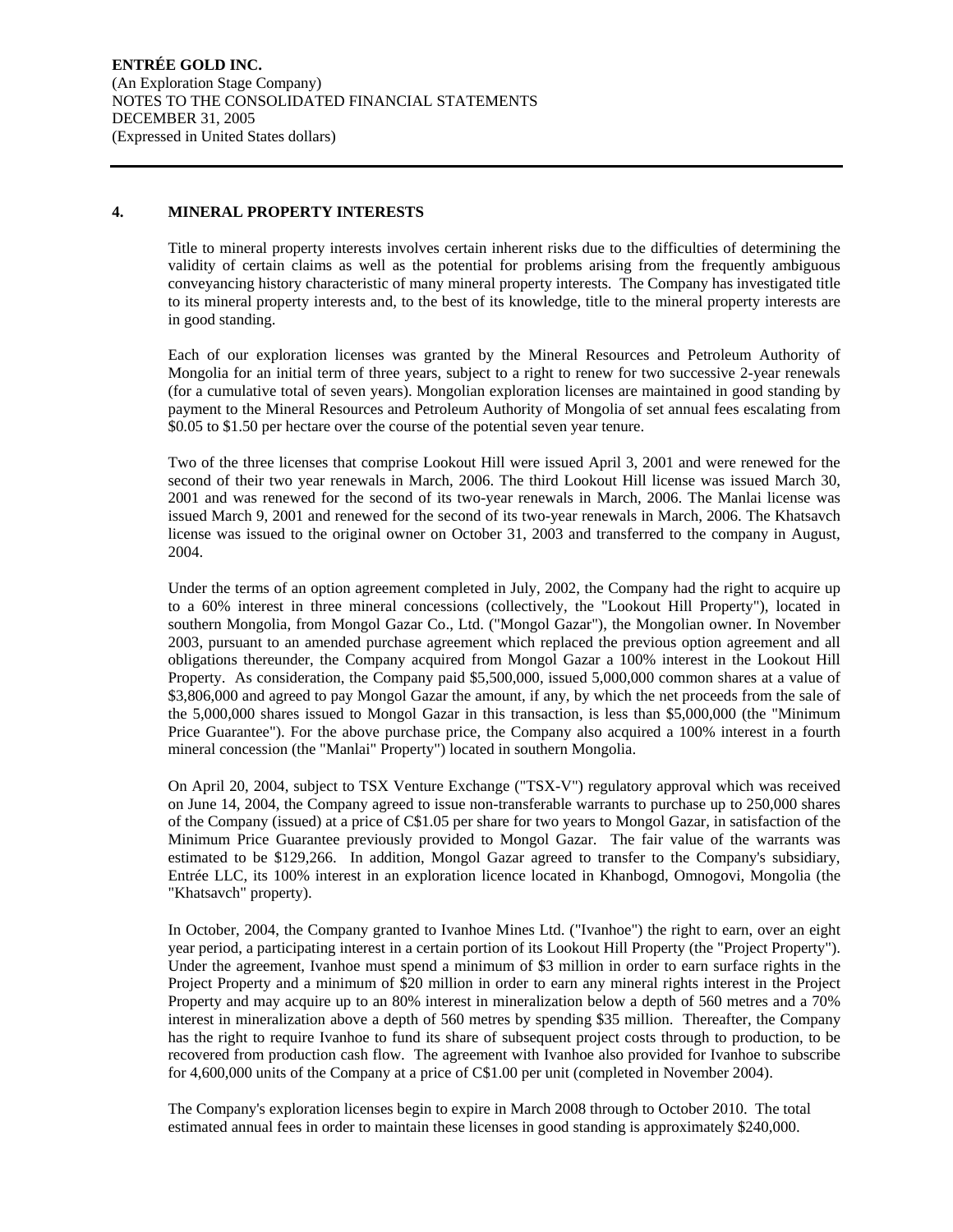# **4. MINERAL PROPERTY INTERESTS** (cont'd…)

Mineral property interest costs incurred are summarized as follows:

|                                                                                                                                                           | Yearly Ended<br>December 31,<br>2005                                    | Year Ended<br>December 31,<br>2004           |               | Cumulative<br>Year Ended<br>December 31,<br>2005                          |
|-----------------------------------------------------------------------------------------------------------------------------------------------------------|-------------------------------------------------------------------------|----------------------------------------------|---------------|---------------------------------------------------------------------------|
| <b>Lookout Hill:</b>                                                                                                                                      |                                                                         |                                              |               |                                                                           |
| Acquisition                                                                                                                                               | \$<br>186,713                                                           | \$<br>273,126                                | <sup>\$</sup> | 10,047,695                                                                |
| Assaying, testing and analysis                                                                                                                            | 415,991                                                                 | 299,902                                      |               | 780,444                                                                   |
| Camp and field supplies                                                                                                                                   | 1,317,017                                                               | 534,972                                      |               | 2,199,184                                                                 |
| Drilling                                                                                                                                                  | 2,052,921                                                               | 550,714                                      |               | 2,603,635                                                                 |
| Geological and geophysical                                                                                                                                | 2,452,632                                                               | 812,166                                      |               | 3,903,254                                                                 |
| Travel and accommodation                                                                                                                                  | 214,319                                                                 | 141,128                                      |               | 467,649                                                                   |
|                                                                                                                                                           | 6,639,593                                                               | 2,612,008                                    |               | 20,001,861                                                                |
| Manlai:<br>Acquisition<br>Assaying, testing and analysis<br>Camp and field supplies<br>Drilling<br>Geological and geophysical<br>Travel and accommodation | 7,057<br>84,166<br>533,605<br>416,037<br>623,153<br>30,022<br>1,694,040 | 5,284<br>36,595<br>13,096<br>3,073<br>58,048 |               | 12,341<br>119,761<br>546,701<br>416,037<br>623,153<br>34,095<br>1,752,088 |
| Khatsavch:                                                                                                                                                |                                                                         |                                              |               |                                                                           |
| Acquisition                                                                                                                                               | 17                                                                      | 49                                           |               | 66                                                                        |
|                                                                                                                                                           | 17                                                                      | 49                                           |               | 66                                                                        |
| Other                                                                                                                                                     |                                                                         |                                              |               |                                                                           |
| Geological and geophysical                                                                                                                                |                                                                         | 30,160                                       |               | 262,492                                                                   |
|                                                                                                                                                           | $\qquad \qquad \blacksquare$                                            | 30,160                                       |               | 262,492                                                                   |
|                                                                                                                                                           | \$<br>8,333,650                                                         | \$<br>2,700,265                              | \$            | 22,016,507                                                                |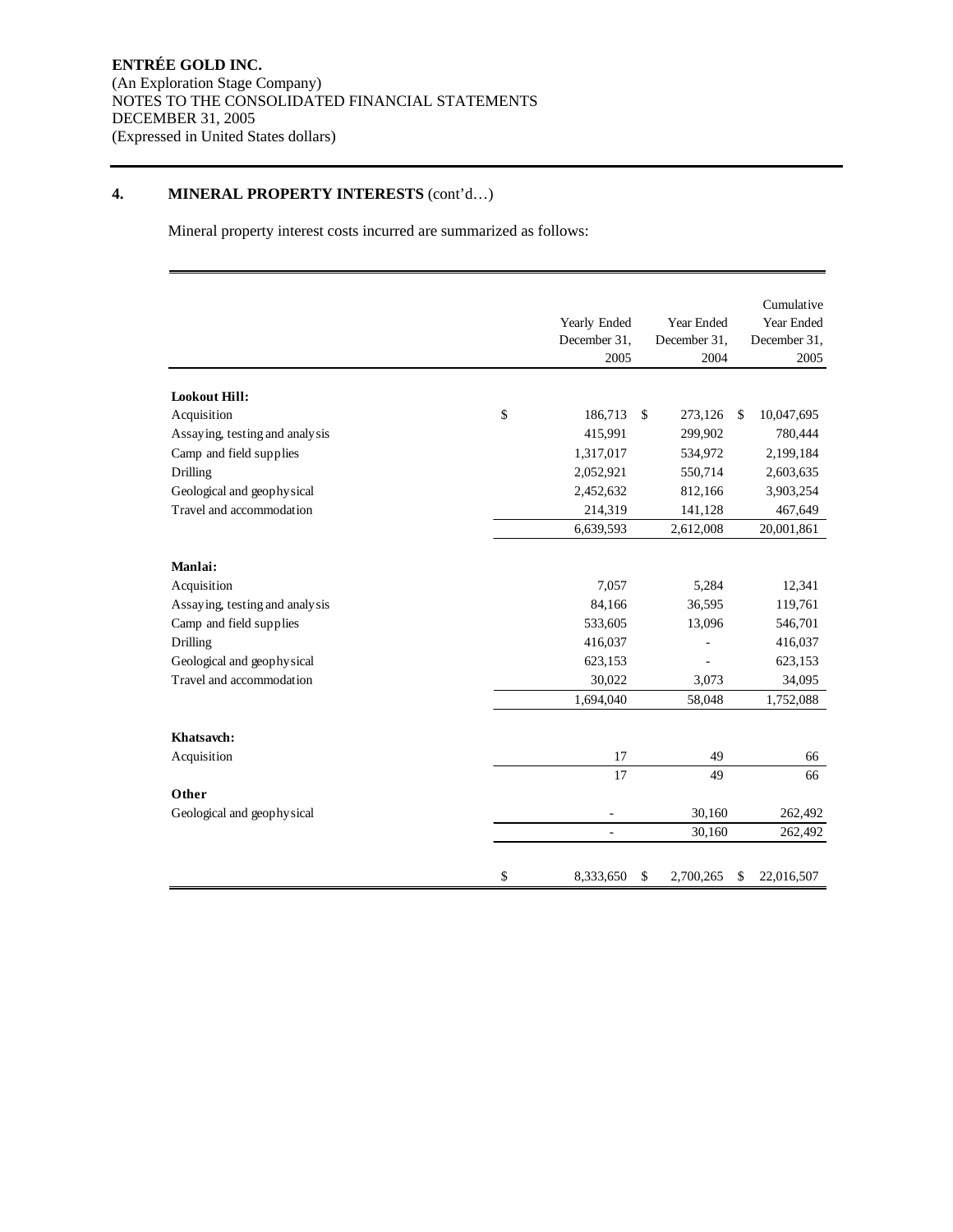## **5. COMMON STOCK**

In October 2002, the Company consolidated its issued share capital on a two old shares for one new share basis. Authorized share capital remained unchanged. All references to share and per share amounts in these consolidated financial statements have been adjusted accordingly.

In May 2004, the Company received shareholder approval to amend its Articles to increase the authorized share capital of the Company from 100,000,000 common shares without par value to an unlimited number of common shares without par value.

## **Share issuances**

In July 1995, the Company completed a private placement consisting of 4,200,000 common shares issued at a price of C\$0.02 per share for gross proceeds of \$60,852.

In July 1995, the Company issued 3,200,000 shares at a value of \$147,520 for the acquisition of a mineral property interest in Costa Rica. This mineral property was abandoned in 2001.

In January 1997, the Company completed a private placement consisting of 1,680,000 common shares issued at a price of C\$0.06 per share for gross proceeds of \$77,553.

In April 1997, the Company completed a private placement consisting of 2,200,000 common shares issued at a price of C\$0.12 per share for gross proceeds of \$197,165.

In February 2000, the Company issued 1,128,000 common shares for cash proceeds of \$113,922 on the exercise of stock options.

In September 2002, the Company completed a brokered private placement consisting of 4,000,000 units issued at a price of C\$0.20 per unit for gross proceeds of \$505,520. Each unit consisted of one common share and one-half non-transferable share purchase warrant. Each whole share purchase warrant entitled the holder to acquire one additional common share at a price of C\$0.40 per share for a period of one year. As part of this private placement, the Company issued 310,000 units as a finder's fee to the agent. Each agent's unit consisted of one common share and one-half non-transferable share purchase warrant whereby each whole share purchase warrant entitled the agent to acquire one additional common share at a price of C\$0.40 per share for a period of one year. Related share issue costs of \$112,338 were comprised of cash costs totalling \$72,556 and the fair value of 310,000 units estimated at \$39,782, of which \$39,178 was assigned to the common shares and \$604 was assigned to the warrants.

In January 2003, the Company completed a combination brokered and non-brokered private placement consisting of 2,500,000 units issued at a price of C\$0.35 per unit for gross proceeds of \$569,975. Each unit consisted of one common share and one-half non-transferable share purchase warrant. Each whole share purchase warrant entitled the holder to acquire one additional common share at a price of C\$0.40 per share for a period of one year. As part of this private placement, the Company issued 329,723 agent's warrants whereby each warrant entitled the agent to acquire one additional common share at a price of C\$0.40 per share for a period of one year. Related share issue costs of \$94,461 were comprised of cash costs totalling \$78,188 and the fair value of the agents warrants estimated at \$16,273.

In January 2003, the Company issued 100,000 common shares at a value of \$35,827 as a finder's fee towards the acquisition of mineral property interests (Note 4).

In February 2003, the Company issued 12,500 common shares for proceeds of \$3,288 on the exercise of warrants.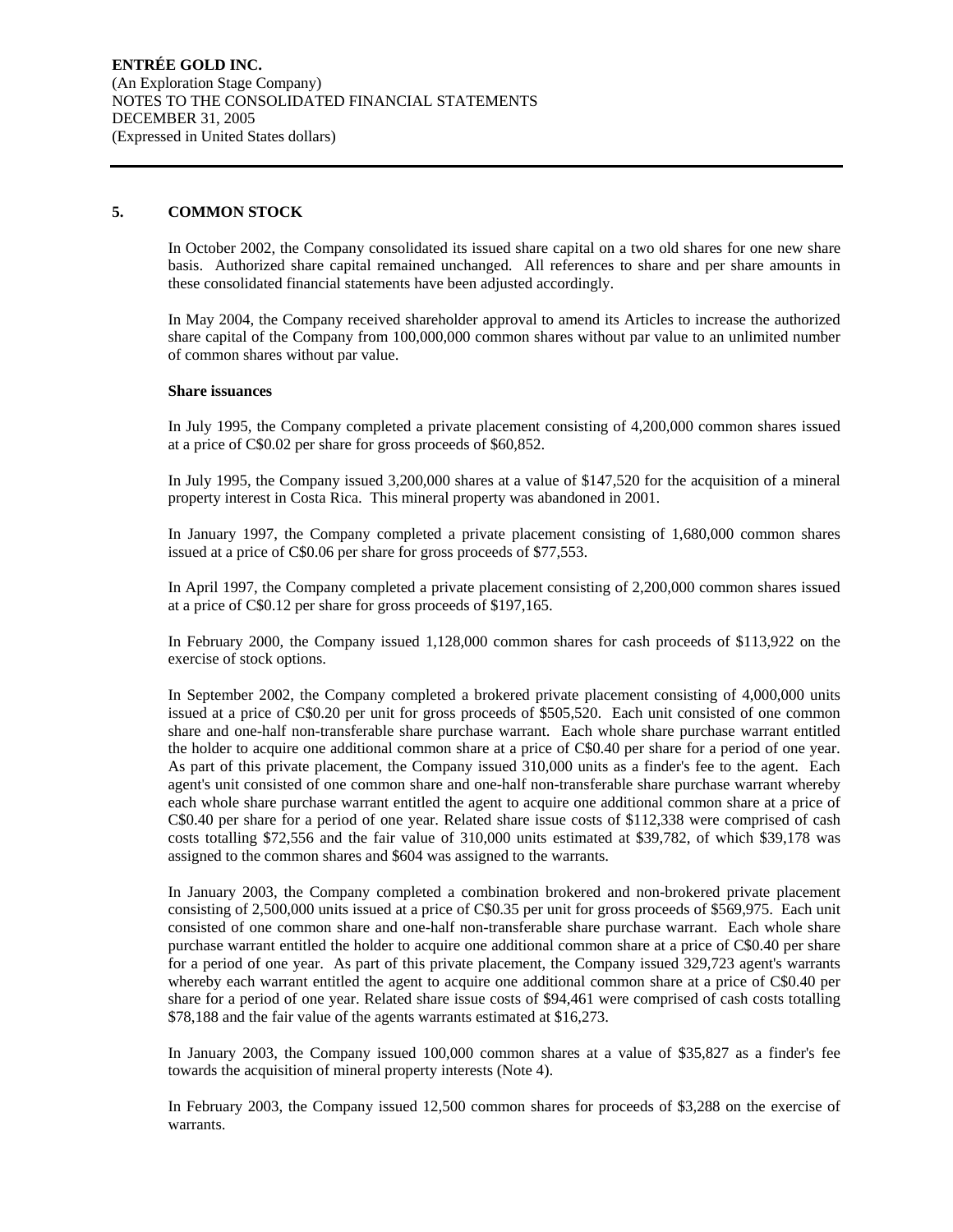## **Share issuances** (cont'd…)

In March 2003, the Company issued 135,416 common shares at a value of \$45,839 and 67,708 nontransferable share purchase warrants with a value of \$5,252 to settle accounts payable totalling \$45,839 resulting in a loss on settlement of \$5,252. Each share purchase warrant entitled the holder to acquire one additional common share at a price of C\$0.60 per share for a period of one year.

In April 2003, the Company completed a non-brokered private placement consisting of 1,000,000 units issued at a price of C\$0.40 per unit for proceeds of \$275,560. Each unit consisted of one common share and one non-transferable share purchase warrant. Each share purchase warrant entitled the holder to acquire one additional common share at a price of C\$0.50 per share for the first year and at C\$0.60 per share for the second year. The Company incurred costs of \$4,408 with respect to this private placement.

In August 2003, the Company completed a non-brokered private placement consisting of 2,000,000 common shares issued at a price of C\$0.20 per share for gross proceeds of \$288,360. Related share issue costs of \$15,270 were charged as a reduction to the gross proceeds raised on the non-brokered private placement.

In October 2003, the Company completed a short-form offering and issued 2,352,942 units at a price of C\$0.85 per unit for gross proceeds of \$1,510,400. Each unit consisted of one common share and one-half of one non-transferable share purchase warrant. Each whole share purchase warrant allowed the holder to purchase one additional common share at an exercise price of C\$1.06 on or before October 22, 2005. The agent for the offering was paid a cash commission of 8.5% of the gross proceeds received, or \$128,384, in respect of units sold and received agent's warrants to acquire common shares equal to 10% of the number of units sold, or 235,294 warrants. The agent's warrants allowed the agent to purchase one additional common share at an exercise price of C\$0.95 per share on or before October 22, 2004. The agent was also issued 100,000 units as a corporate finance fee. Each agent's unit consisted of one common share and onehalf of one non-transferable share purchase warrant. Each whole share purchase warrant allowed the agent to purchase one additional common share at an exercise price of C\$0.95 on or before October 22, 2004. Related share issue costs of \$296,296 were comprised of cash costs totalling \$164,004 and the fair value of 100,000 agents units estimated at \$72,576 and the fair value of 235,294 agent's warrants estimated at \$59,716. The fair value of the agent's units of \$72,576 consisted of \$64,192 assigned to the common shares and \$8,384 assigned to the warrants.

In October 2003, the Company completed a brokered private placement consisting of 12,000,000 units at a price of C\$1.00 per unit for gross proceeds of \$9,092,400. Each unit consisted of one common share and one-half of one non-transferable share purchase warrant. Each whole share purchase warrant allowed the holder to purchase one additional common share at an exercise price of C\$1.35 on or before October 31, 2005. The agent for the offering was paid a cash commission of 6.5% of the gross proceeds received in respect of units sold by the agent up to 11,500,000 units, or \$566,381, and received 920,000 agent's warrants. The agent's warrants allowed the agent to purchase one additional common share at an exercise price of C\$1.35 per share on or before April 30, 2005. Related share issue costs of \$991,149 were comprised of cash costs totalling \$680,124 and the fair value of the agents warrants estimated at \$311,025.

In November 2003, the Company issued 5,000,000 shares at a value of \$3,806,000 for the acquisition of a mineral property interest (Note 4).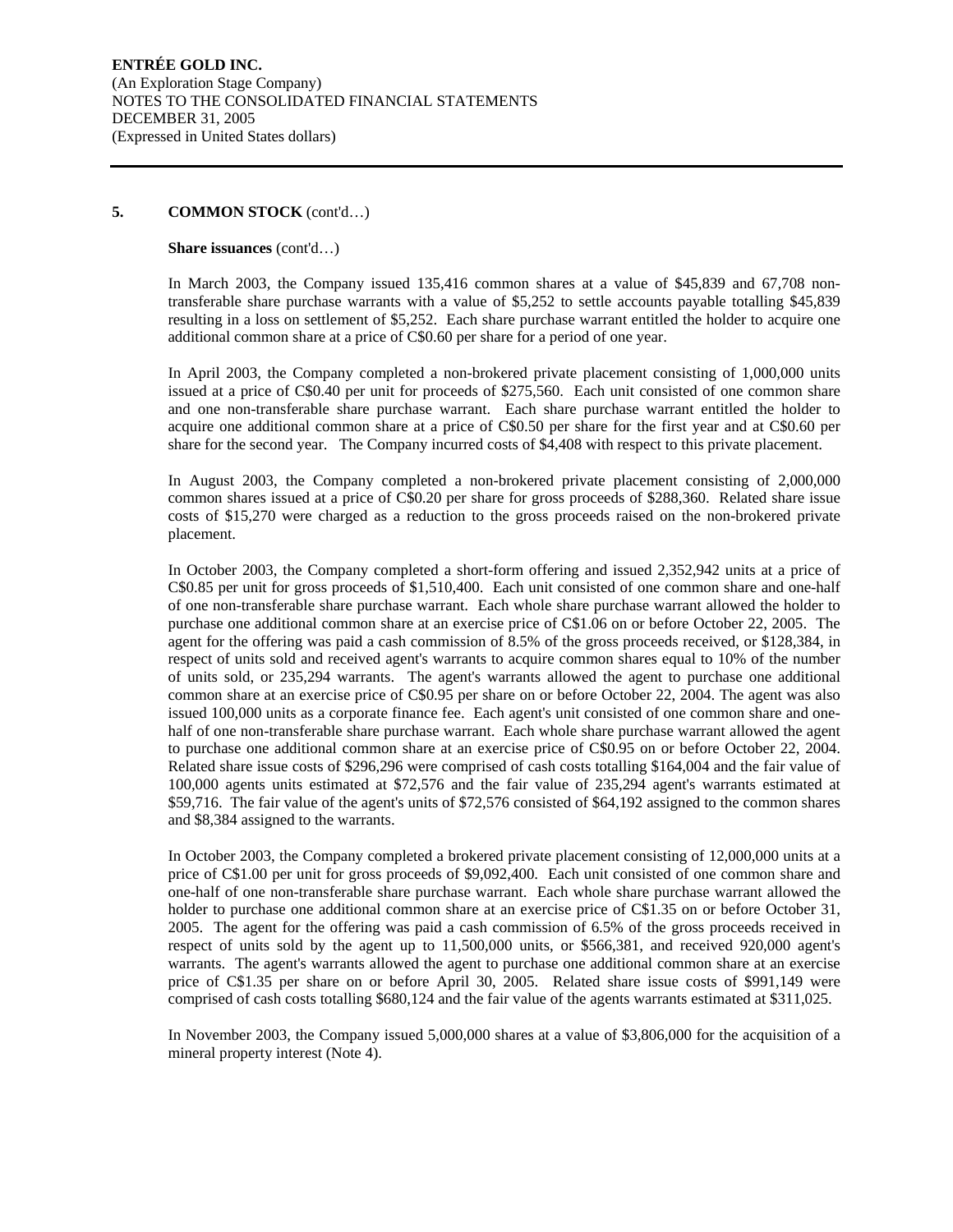## **Share issuances** (cont'd…)

During the eight month period ended December 31, 2003 the Company issued 3,730,372 common shares for cash proceeds of \$1,310,221 on the exercise of warrants. The warrants exercised had a corresponding fair value of \$6,443 when issued which has been transferred from additional paid-in capital to common stock on the exercise of the warrants.

During the eight month period ended December 31, 2003, the Company issued 35,000 common shares for cash proceeds of \$14,704 on the exercise of stock options. The fair value recorded when the options were granted of \$4,026 has been transferred from additional paid-in capital to common stock on the exercise of the options.

In January 2004, the Company issued 50,000 common shares for cash proceeds of \$17,942 on the exercise of stock options. The fair value recorded when the options were granted of \$8,238 has been transferred from additional paid-in capital to common stock on the exercise of the options.

In November 2004, the Company completed a non-brokered private placement consisting of 4,600,000 units at a price of C\$1.00 per unit for gross proceeds of \$3,846,521. Each unit consisted of one common share and one non-transferable share purchase warrant. Each share purchase warrant entitles the holder to purchase one additional common share at a price of C\$1.10 on or before November 9, 2006. Pursuant to an agreement with the Company, the placee, being Ivanhoe, has a pre-emptive right to such percentage of any future offering of securities by the Company to enable them to preserve their pro-rata ownership interest in the Company after their acquisition of these 4,600,000 units. Related share issue costs were comprised of cash costs totalling \$21,026.

During the year ended December 31, 2004, the Company issued 533,836 common shares for cash proceeds of \$173,011 on the exercise of warrants. Certain of the warrants exercised had a corresponding fair value of \$13,197 when issued which has been transferred from additional paid-in capital to common stock on the exercise of the warrants.

In June 2005, the Company completed a non-brokered private placement consisting of 5,665,730 units at a price of C\$2.20 per unit for gross proceeds of \$10,170,207. Each unit consisted of one common share, one non-transferable share purchase A warrant and one non-transferable share purchase B warrant. Two A warrants entitle the holder to purchase one common share of the Company at a price of C\$2.75 for a period of 2 years. Two B warrants entitle the holder to purchase one common share of the Company at a price of C\$3.00 for a period of two years. Pursuant to an agreement with the Company, the placee, Kennecott Canada Exploration Inc. (indirect wholly-owned subsidiary of Rio Tinto plc) has the right to acquire additional securities and participate in future financings by the Company so as to maintain its proportional equity in the Company. Related share issue costs were comprised of cash costs totalling \$521,798.

In July 2005, the Company completed a non-brokered private placement consisting of 1,876,680 units at a price of C\$2.20 per unit for gross proceeds of \$3,367,890. Each unit consisted of one common share, one non-transferable share purchase A warrant and one non-transferable share purchase B warrant. Two A warrants entitle the holder to purchase one common share of the Company at a price of C\$2.75 for a period of 2 years. Two B warrants entitle the holder to purchase one common share of the Company at a price of C\$3.00 for a period of two years.

During the year ended December 31, 2005, the Company issued 10,456,450 common shares for cash proceeds of \$10,475,291 on the exercise of warrants.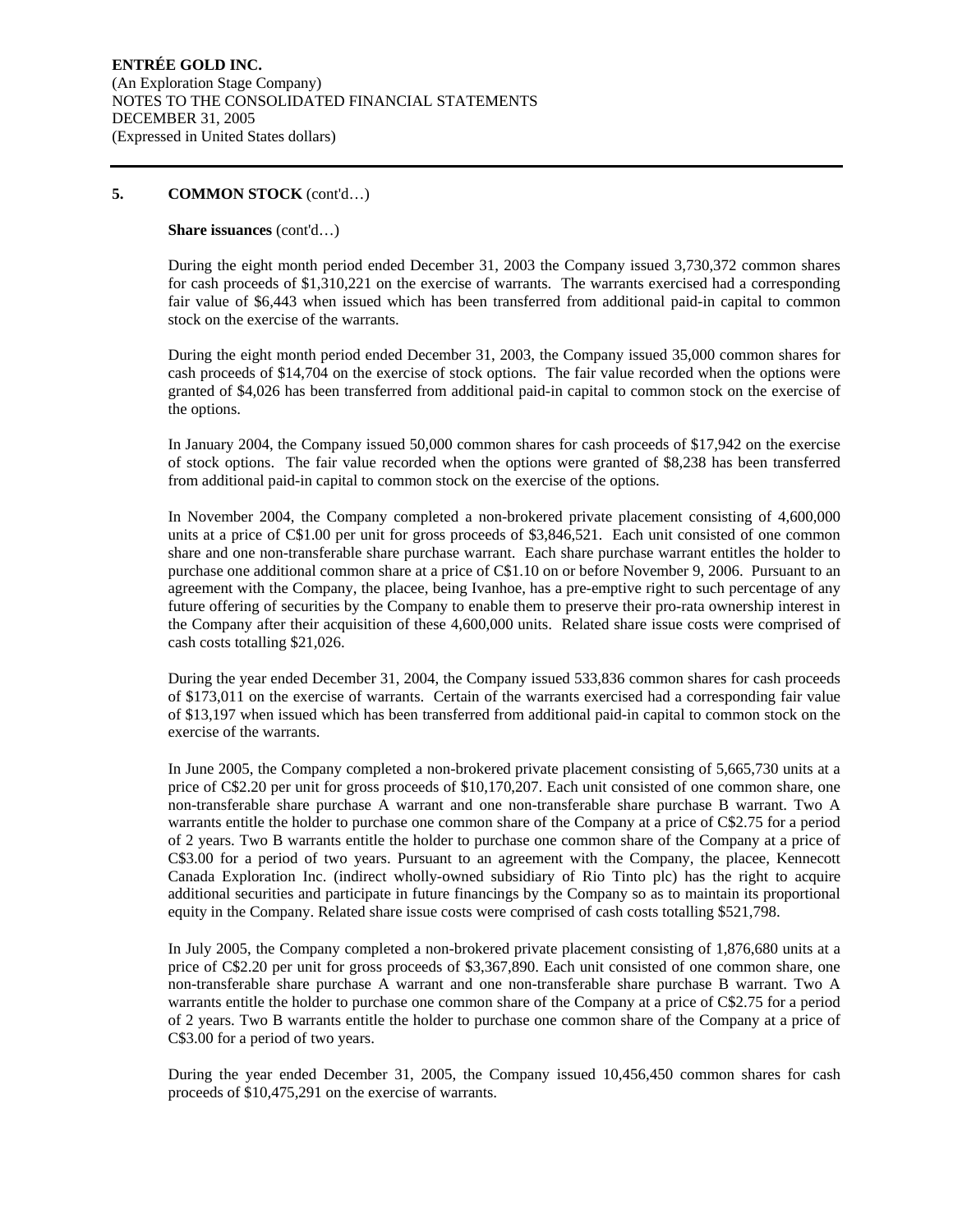#### **Share issuances** (cont'd…)

During the year ended December 31, 2005, the Company issued 772,000 common shares for cash proceeds of \$705,673 on the exercise of stock options. The fair value recorded when the options were granted of \$532,908 has been transferred from additional paid–in capital to common stock on the exercise of the options.

## **Escrow shares**

Included in issued capital stock at December 31, 2004 were 3,510,900 common shares which were subject to escrow agreements and would not be released, transferred or assigned without the consent of the regulatory authorities at the TSX-V. On March 3, 2005, the Company became a Tier 1 Issuer on the TSX-V and as a result 2,280,900 shares were released from escrow.

The remaining 1,230,000 common shares that were subject to escrow agreement were released in April, 2005 upon meeting additional performance requirements relating to exploration expenditures on the Company's mineral property interests.

#### *Performance escrow shares*

During the year ended April 30, 2000, 270,000 performance escrow shares of 3,000,000 shares originally placed in escrow in connection with an initial public offering with a value of \$41,593 were released from escrow.

During the year ended April 30, 2003, the Company, a Trustee and the owner of the remaining 2,730,000 performance escrow shares entered into a Share Purchase Agreement and Trust Deed whereby these performance escrow shares were transferred to the Trustee, on behalf of the Company, for the purpose of making the performance escrow shares available to present and future principals of the Company. In November 2003, the Company, Trustee and owner entered into a Restated Share Purchase Agreement and Trust Deed that clarified and corrected the terms and intent of the original agreement. Pursuant to these agreements, the Company acquired and immediately transferred these performance escrow shares to the Trustee for the benefit of current and future employees, officers and directors of the Company (the "2,730,000 Trustee Shares").

In July 2002, the Company entered into an agreement with the president of the Company for the receipt of certain escrow shares in exchange for services provided to the Company. The agreement was replaced with an employment agreement dated November 1, 2003. At December 31, 2004, under the terms of the agreements, a cumulative total of 625,000 performance escrow shares of the 2,730,000 Trustee Shares had been allocated to the president of the Company. In May 2004, 310,439 performance escrow shares allocated to the president of the Company were released from escrow and marked-to-market at the date of release at a final value of \$252,246. In August 2004, an additional 310,439 performance escrow shares allocated to the president of the Company were released from escrow and marked-to-market at the date of release at a final value of \$129,559.

During the eight month period ended December 31, 2003, the Trustee allocated an additional 905,000 performance escrow shares of the 2,730,000 Trustee Shares to directors of the Company. In May 2004, 109,891 performance escrow shares allocated to directors were released from escrow and marked-to-market at the date of release at a final value of \$89,291. In August 2004, an additional 109,891 performance escrow shares allocated to the directors were released from escrow and marked-to-market at the date of release at a final value of \$44,241.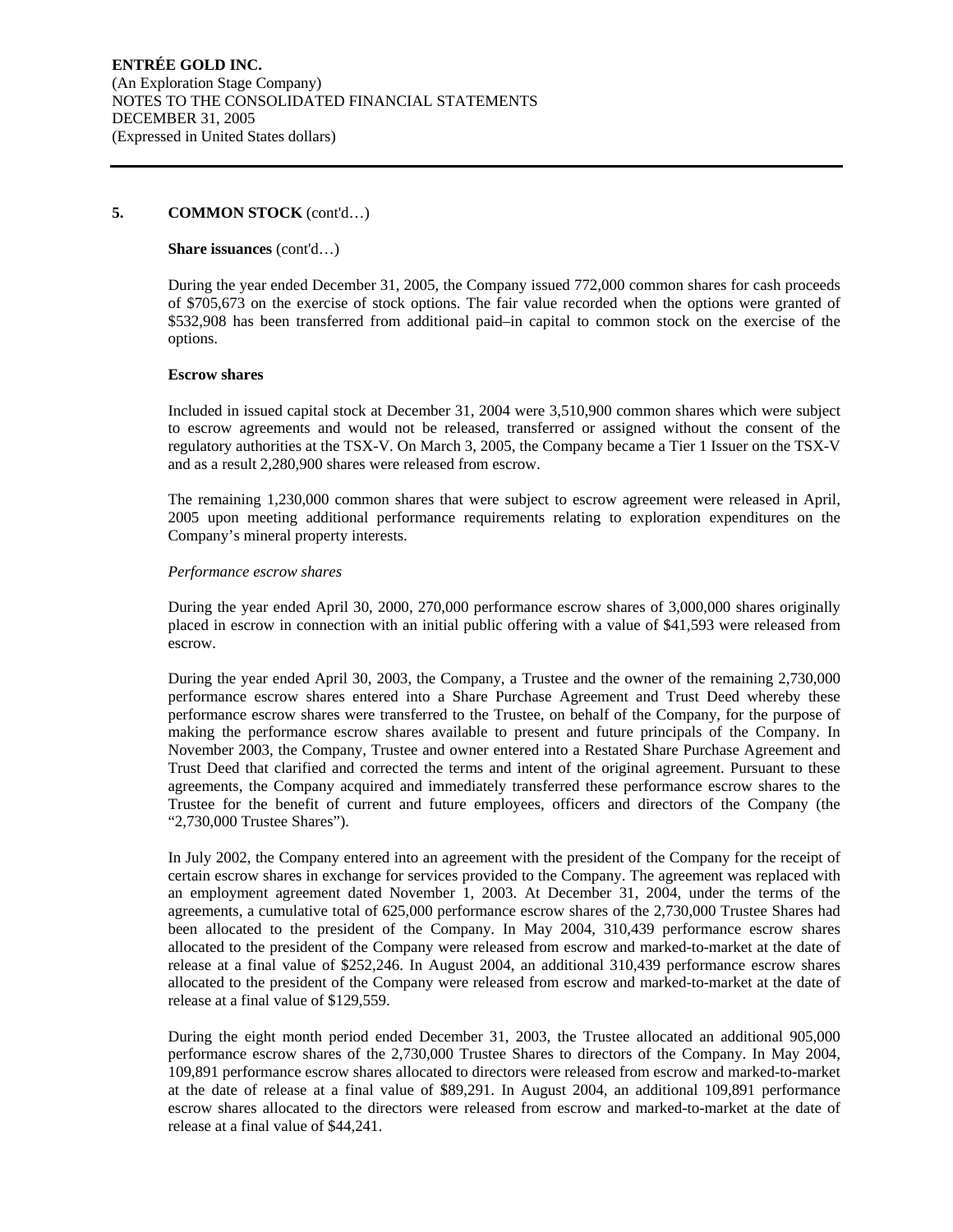## **Escrow shares** (cont'd…)

In October, 2004 the Company allocated the final 1,200,000 performance escrow shares of the 2,730,000 Trustee Shares to directors, officers and employees of the Company.

In April 2005, the remaining 1,230,000 performance escrow shares allocated to the president of the Company and to the directors and employees were released from escrow and marked-to-market at the date of release at a final total value of \$1,028,001.

At December 31, 2005, all performance escrow shares had been released from escrow. At December 31, 2004, there were 1,230,000 performance escrow shares that, although allocated, had not been released from escrow of which 4,122 performance escrow shares allocated to the president under employment agreement had a value of \$4,902 and 1,225,878 performance escrow shares allocated to directors and employees had a value of \$1,458,682.

The total escrow compensation expense (recovery) has been recorded in the consolidated financial statements as follows with corresponding additional paid-in capital recorded in stockholders' equity:

| Year Ended<br>December<br>31,<br>2005                      | Year Ended<br>December<br>2004 | Cumulative<br>Year Ended<br>31, December 31,<br>2005 |
|------------------------------------------------------------|--------------------------------|------------------------------------------------------|
|                                                            |                                |                                                      |
|                                                            |                                |                                                      |
|                                                            |                                |                                                      |
|                                                            |                                |                                                      |
|                                                            |                                |                                                      |
| <b>Escrow shares allocated to president pursuant to</b>    |                                |                                                      |
| employment agreement:                                      |                                |                                                      |
| \$.<br>Mineral property interests expense (recovery)       |                                | 169,280                                              |
| Escrow shares compensation expense (recovery)<br>(1,453)   | (329, 115)                     | 211,394                                              |
| (1, 453)                                                   | (430, 816)                     | 380,674                                              |
|                                                            |                                |                                                      |
| Escrow shares allocated to directors, officers, and        |                                |                                                      |
| employees:                                                 |                                |                                                      |
| Escrow shares compensation expense (recovery)<br>(434.130) | 836.555                        | 1,579,565                                            |
| (435,583)<br>S.                                            | 405,739<br><sup>\$</sup>       | \$1.960.239                                          |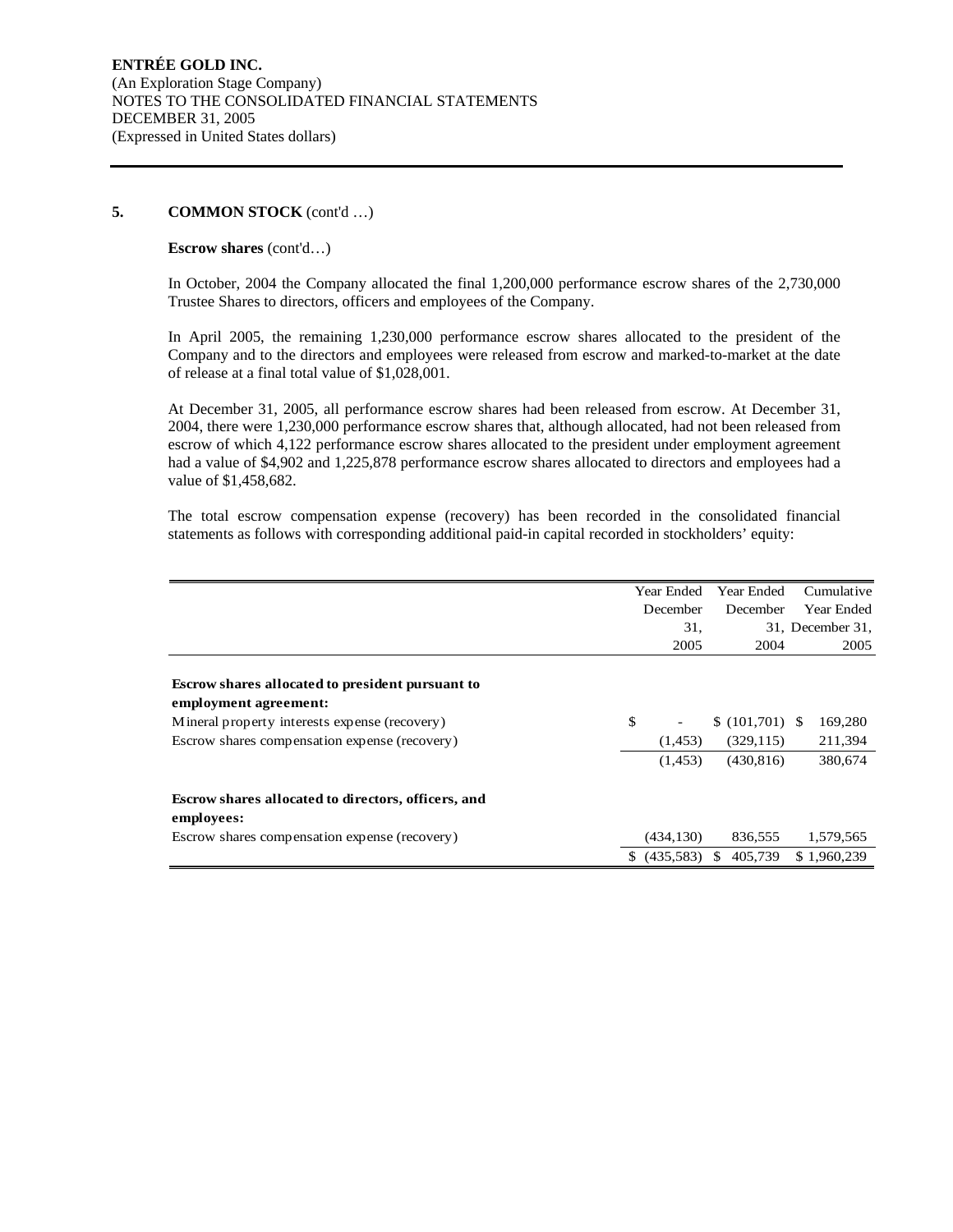## **Share purchase warrants**

Share purchase warrant transactions are summarized as follows:

|                                 |                | Weighted            |  |  |
|---------------------------------|----------------|---------------------|--|--|
|                                 |                | Average<br>Exercise |  |  |
|                                 | Number of      |                     |  |  |
|                                 | <b>Shares</b>  | Price (C\$)         |  |  |
|                                 |                |                     |  |  |
| Balance as at December 31, 2003 | 9,491,323      | \$<br>1.18          |  |  |
| Issued                          | 4,850,000      | 1.10                |  |  |
| Expired                         | (893, 217)     | 0.61                |  |  |
| Exercised                       | (533, 836)     | 0.41                |  |  |
| Balance as at December 31, 2004 | 12,914,270     | 1.22                |  |  |
| Issued                          | 7,542,410      | 2.88                |  |  |
| Expired                         | (2,207,820)    | 1.26                |  |  |
| Exercised                       | (10, 456, 450) | 1.22                |  |  |
| Balance as at December 31, 2005 | 7,792,410      | 2.82                |  |  |

As at December 31, 2005, the following share purchase warrants were outstanding and exercisable:

|               | Exercise   |                    |
|---------------|------------|--------------------|
| Number of     | Price      |                    |
| <b>Shares</b> | (C\$)      | <b>Expiry Date</b> |
| 250,000       | \$<br>1.05 | April 20, 2006     |
| 2,832,865     | 2.75       | June 29, 2007      |
| 2,832,865     | 3.00       | June 29, 2007      |
| 938,340       | 2.75       | July 7, 2007       |
| 938,340       | 3.00       | July 7, 2007       |
| 7,792,410     |            |                    |

In April, 2004, the Company issued non-transferable warrants to purchase up to 250,000 shares of the Company (issued) at a price of C\$1.05 per share for two years to Mongol Gazar, in satisfaction of the Minimum Price Guarantee previously provided to Mongol Gazar. The fair value of the warrants was estimated to be \$129,266.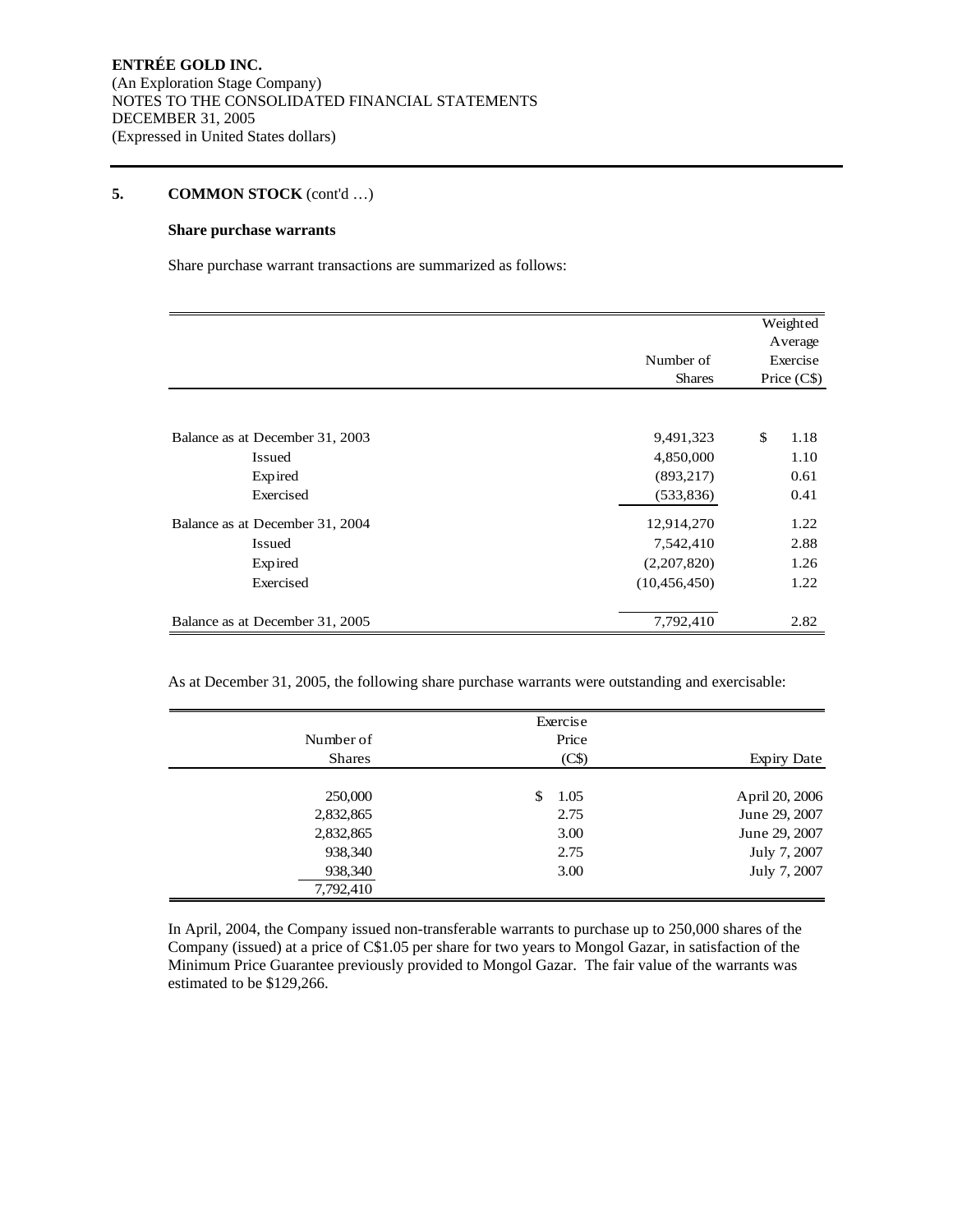## **Share purchase warrants** (cont'd…)

The following weighted-average assumptions were used for the Black-Scholes valuation of warrants issued in satisfaction of the Minimum Price Guarantee (Note 4) during the year ended December 31, 2004.

| Risk-free interest rate   | 2.69%     |
|---------------------------|-----------|
| Expected life of warrants | 2.0 years |
| Annualized volatility     | 121%      |
| Dividend rate             | $0.00\%$  |

## **Stock options**

During the year ended April 30, 2003, the Company adopted a stock option plan (the "Plan") to grant options to directors, officers, employees and consultants. Under the Plan, as amended in May 2005, the Company may grant options to acquire up to 10,176,613 common shares of the Company. Options granted can have a term up to ten years and an exercise price typically not less than the Company's closing stock price at the date of grant.

On March 3, 2005, the Company became a Tier 1 Issuer on the TSX-V and, as a result, all previously issued stock options became fully vested except those granted to investor relations consultants, which included a twelve month vesting period. As a Tier 1 Issuer, future stock options granted may vest upon grant except those granted to investor relations consultants which must have a minimum 12 month vesting period.

Stock option transactions are summarized as follows:

|                                 |                  | Weighted Average |
|---------------------------------|------------------|------------------|
|                                 |                  | Exercise         |
|                                 |                  | Price            |
|                                 | Number of Shares | (C\$)            |
| Balance as at December 31, 2003 | 2,785,000        | \$<br>0.92       |
| Granted                         | 3,180,000        | 1.09             |
| Exercised                       | (50,000)         | 0.46             |
| Repriced                        | (210,000)        | 2.21             |
|                                 | 210,000          | 1.15             |
| Balance as at December 31, 2004 | 5,915,000        | 1.03             |
| Granted                         | 3,340,000        | 1.83             |
| Exercised                       | (772,000)        | 1.09             |
| Balance as at December 31, 2005 | 8.483,000        | 1.28             |

The weighted average fair value per stock option granted during the year ended December 31, 2005 was C\$0.95 (December 31, 2004 - C\$1.10). The number of stock options exercisable at December 31, 2005 was 8,464,250 (December 31, 2004 - 3,708,750).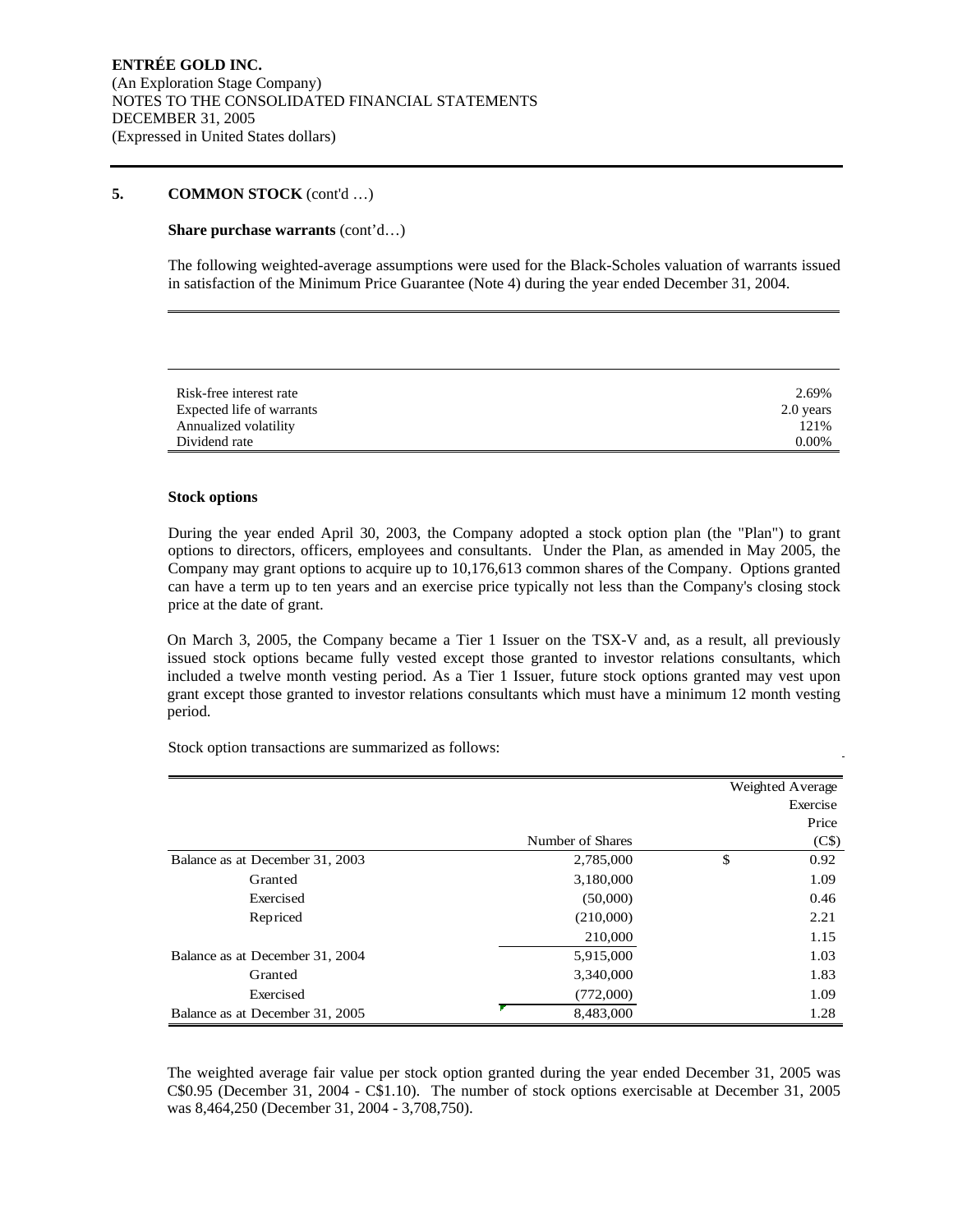## **Stock options** (cont'd…)

In November 2004, the Company repriced 210,000 stock options previously granted from C\$2.21 to C\$1.15. The fair value of the 210,000 increased by \$21,568 and the increased stock-based compensation will be recognized over the remaining vesting period for the options. The expiry date of the options remains November 1, 2006.

At December 31, 2005, the following stock options were outstanding:

|               | Exercise   |                    |  |
|---------------|------------|--------------------|--|
| Number of     | Price      |                    |  |
| <b>Shares</b> | (C\$)      | Expiry Date        |  |
|               |            |                    |  |
| 210,000       | \$<br>1.15 | November 1, 2006   |  |
| 715,000       | 0.46       | August 26, 2007    |  |
| 50,000        | 0.34       | December 3, 2007   |  |
| 510,000       | 0.60       | January 30, 2008   |  |
| 100,000       | 1.19       | March 3, 2008      |  |
| 775,000       | 1.00       | September 18, 2008 |  |
| 175,000       | 2.32       | November 13, 2008  |  |
| 595,000       | 1.24       | February 11, 2009  |  |
| 1,525,000     | 1.15       | November 12, 2009  |  |
| 75,000        | 1.20       | November 24, 2009  |  |
| 600,000       | 1.25       | December 17, 2009  |  |
| 400,000       | 1.28       | January 7, 2010    |  |
| 75,000        | 1.19       | March 3, 2010      |  |
| 63,000        | 1.48       | May 24, 2010       |  |
| 2,470,000     | 1.75       | June 9, 2010       |  |
| 100,000       | 2.00       | August 15, 2010    |  |
| 25,000        | 1.66       | August 25, 2010    |  |
| 20,000        | 1.85       | September 28, 2010 |  |
| 8,483,000     |            |                    |  |

#### **Stock-based compensation**

The fair value of stock options granted during the year ended December 31, 2005 was \$2,556,814 (December 31, 2004 - \$3,490,336) which is being recognized over the options vesting periods. Total stockbased compensation recognized during the year ended December 31, 2005 was \$5,074,100 (December 31, 2004 - \$1,530,712) which has been recorded in the consolidated statements of operations as follows with corresponding additional paid-in capital recorded in stockholders' equity: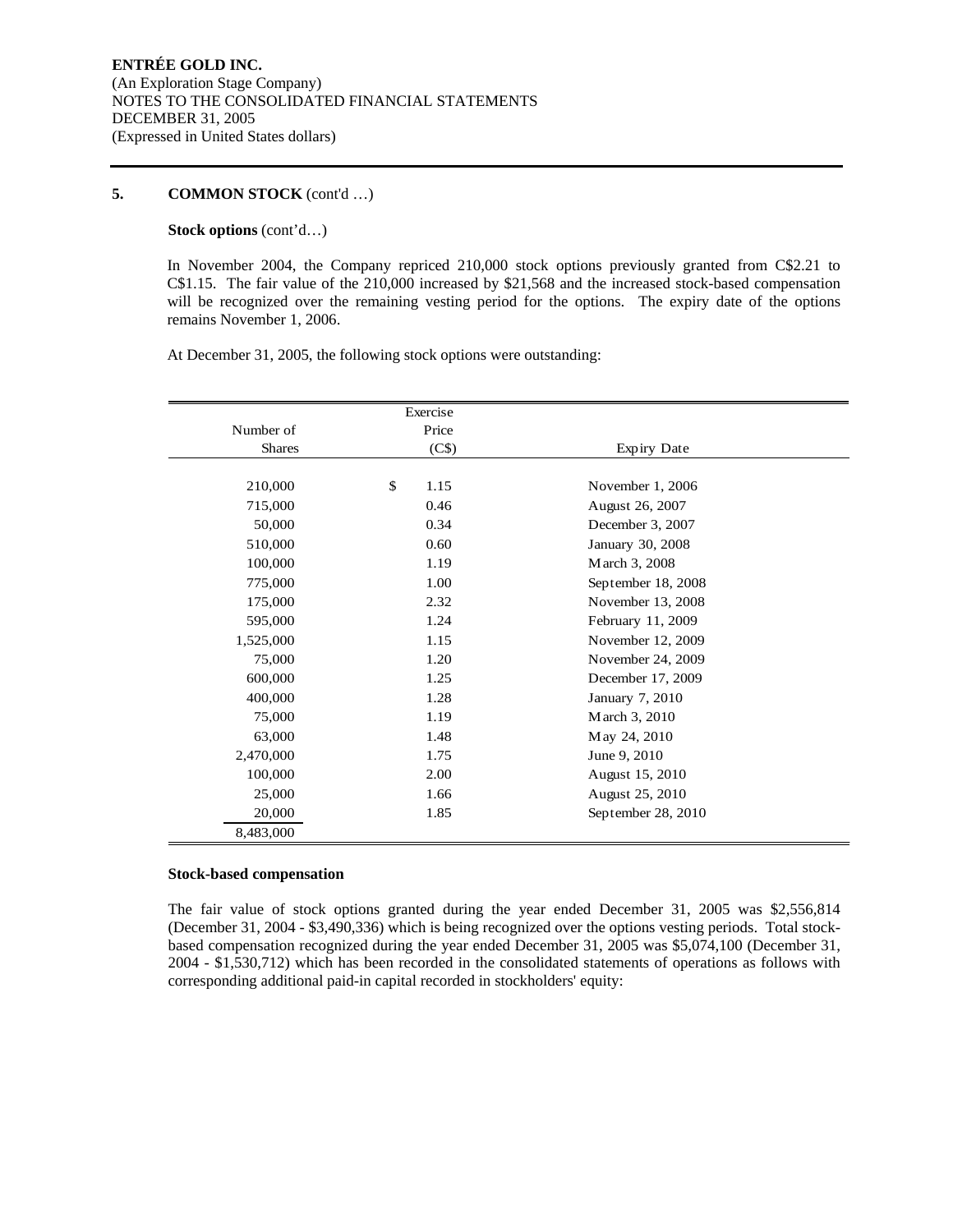**Stock-based compensation** (cont'd …)

|                                                   | Year Ended<br>2005 | Year Ended<br>2004 | Cumulative<br>Year Ended<br>December 31, December 31, December 31,<br>2005 |
|---------------------------------------------------|--------------------|--------------------|----------------------------------------------------------------------------|
| Consulting fees                                   | 1,056,854<br>S.    | \$<br>160,386      | \$1,257,544                                                                |
| Legal                                             | 158,292            | 60,789             | 250,756                                                                    |
| M anagement fees                                  | 1,839,394          | 534,251            | 2.547.548                                                                  |
| Mineral property interets                         | 1,007,992          | 187,811            | 1,267,612                                                                  |
| Office and administration                         | 753,894            | 267,437            | 1,048,177                                                                  |
| Stockholder communications and investor relations | 257,674            | 320,038            | 664,681                                                                    |
|                                                   | 5,074,100          | 1,530,712<br>S.    | 7.036.318<br>S.                                                            |

The following weighted-average assumptions were used for the Black-Scholes valuation of stock options granted:

|                          | Year Ended                | Year Ended |
|--------------------------|---------------------------|------------|
|                          | December 31, December 31, |            |
|                          | 2005                      | 2004       |
| Risk-free interest rate  | 2.85%                     | 3.66%      |
| Expected life of options | 5.0                       | 4.8        |
| Annualized volatility    | 80%                       | 155%       |
| Dividend rate            | 0.00%                     | 0.00%      |

# **6. RELATED PARTY TRANSACTIONS**

The Company entered into the following transactions with related parties:

a) Recognized an expense (recovery) of  $\{(1,453)$  (December 31, 2004 –  $(\{(430,816)$ ) from certain performance escrow shares allocated to the president of the Company (Note 5) which have been recorded as escrow shares compensation expense (recovery) of \$(1,453) (December 31, 2004 - \$(329,115)) and mineral property interest costs of  $Nil$  (December 31, 2004 –  $\{(101,701)\}$ ). In addition, compensation expense (recovery) of \$(434,130) (December 31, 2004 - \$836,555) was recognized during the current year from certain performance escrow shares allocated to directors, officers and employees of the Company (Note 5) which has been recorded as escrow shares compensation expense (recovery) of \$(434,130) (December 31, 2004 - \$836,555).

b) Paid or accrued management fees of \$53,080 (December 31, 2004 - \$47,741) to directors and officers of the Company.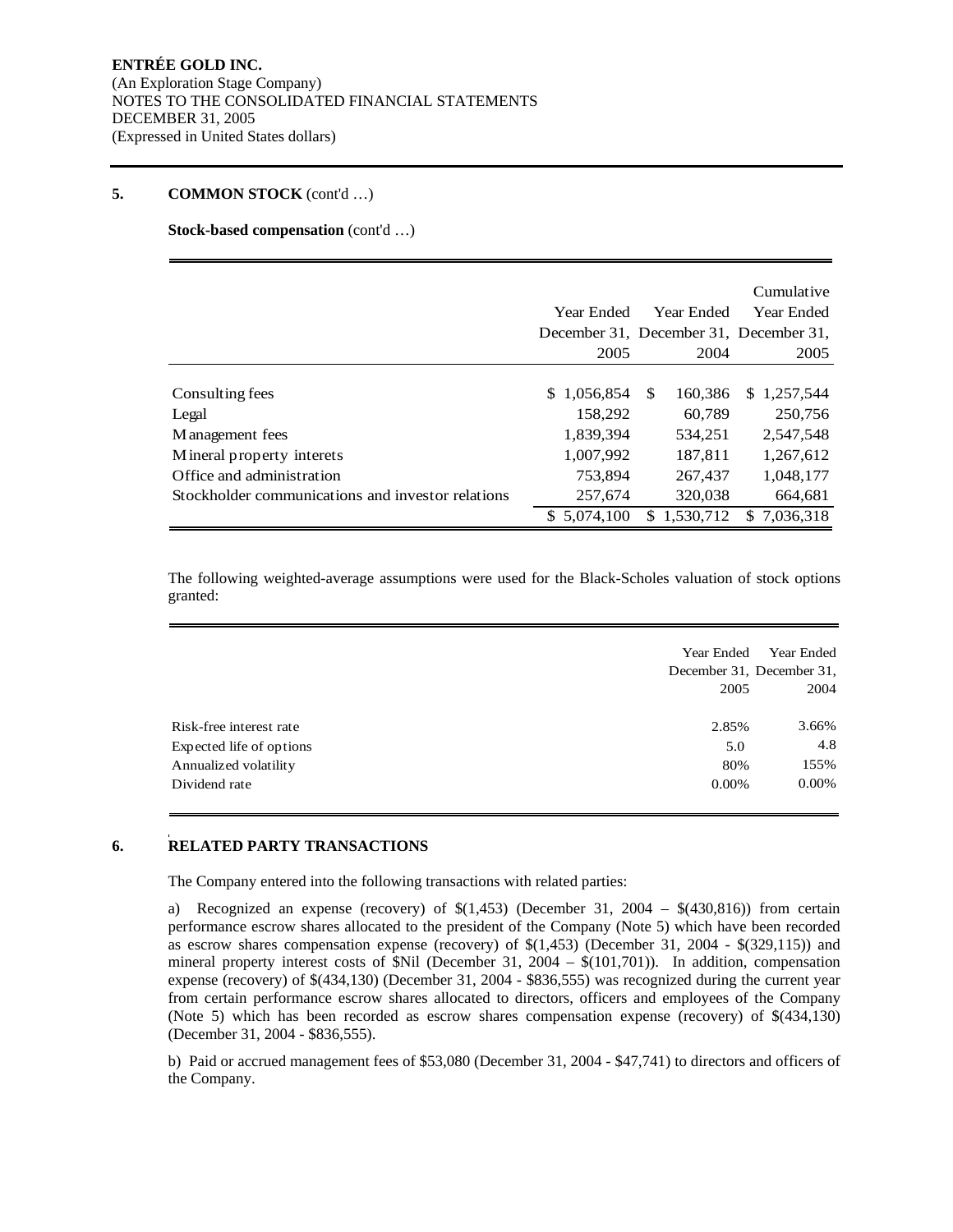## **6. RELATED PARTY TRANSACTIONS** (cont'd…)

These transactions were in the normal course of operations and were measured at the exchange amount which represented the amount of consideration established and agreed to by the related parties.

# **7. SEGMENT INFORMATION**

The Company operates in one business segment being the exploration of mineral property interests.

Geographic information is as follows:

|                               | December 31, December 31,   |      |
|-------------------------------|-----------------------------|------|
|                               | 2005                        | 2004 |
| Identifiable assets<br>Canada | \$22,167,229<br>\$6,233,005 |      |
| M ongolia                     | 742,839<br>129,410          |      |
|                               | \$22,910,068<br>\$6,362,415 |      |

 $\ddot{\phantom{1}}$ 

|                     | Year Ended<br>December 31,<br>2005 | Year Ended<br>December 31,<br>2004 |
|---------------------|------------------------------------|------------------------------------|
| Loss for the period |                                    |                                    |
| Canada              | \$                                 | $(5,080,565)$ \$ $(2,760,493)$     |
| M ongolia           | (8,611,202)                        | (2,767,621)                        |
|                     | $(13,691,767)$ \$                  | (5,528,114)                        |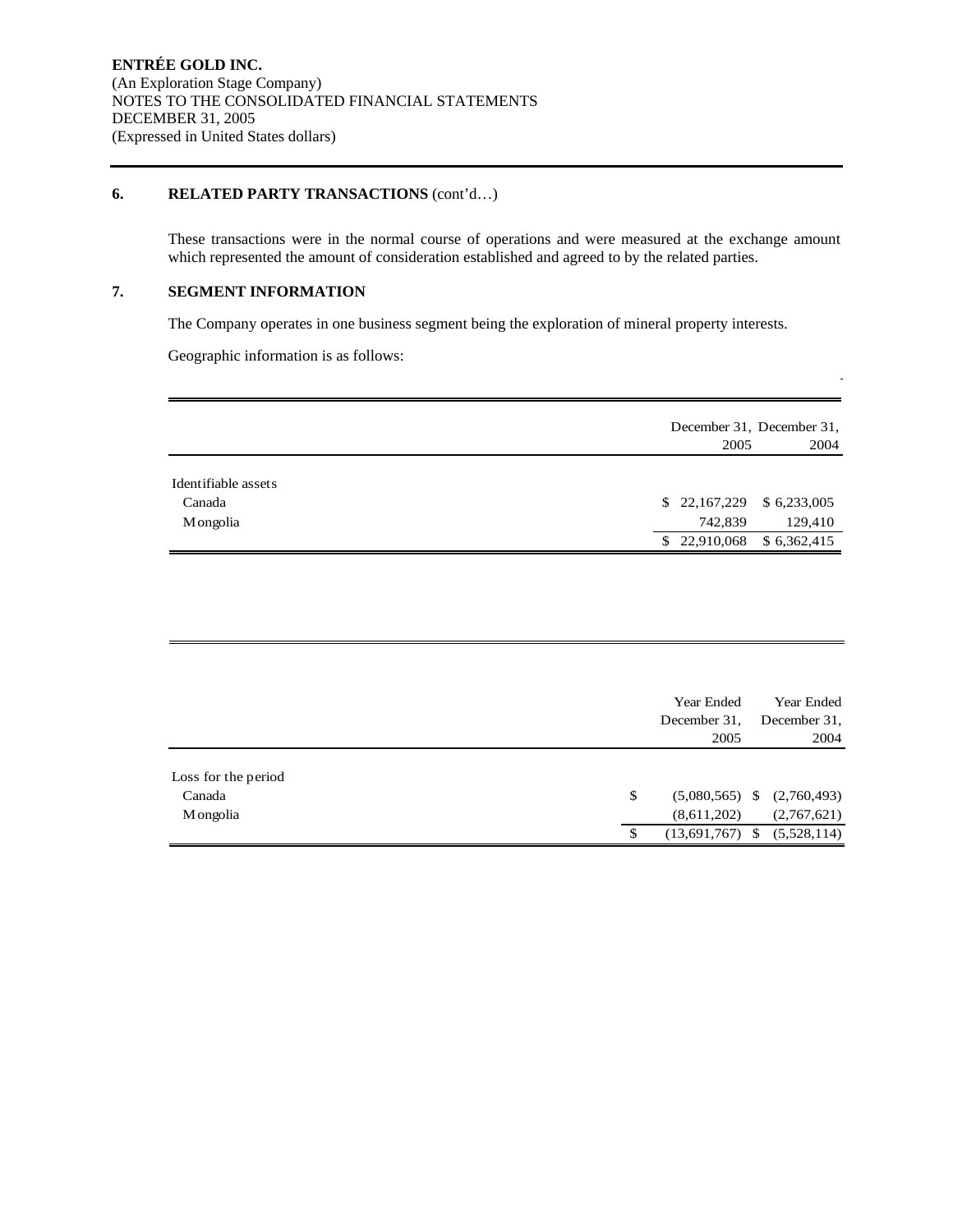# **8. INCOME TAXES**

A reconciliation of income taxes at statutory rates with the reported taxes is as follows:

|                                             | Year            | Year            |  |  |
|---------------------------------------------|-----------------|-----------------|--|--|
|                                             | Ended           | Ended           |  |  |
|                                             | December 31,    | December 31.    |  |  |
|                                             | 2005            | 2004            |  |  |
|                                             |                 |                 |  |  |
| Loss for the year                           | \$(13,691,767)  | \$ (5,528,114)  |  |  |
| Statutory rate                              | 35.6%           | 37.6%           |  |  |
| Expected income tax recovery                | \$<br>4,874,269 | 1,968,009<br>\$ |  |  |
| Items not deductible for tax purposes       | (4,304,235)     | (1,630,372)     |  |  |
| Tax deductible share issue costs            | 123.783         | 86,631          |  |  |
| Difference in foreign tax rates             | (39,202)        | (11,742)        |  |  |
| Unrecognized benefits of non-capital losses | (654, 615)      | (412, 526)      |  |  |
| Total income taxes                          | \$              | \$              |  |  |

The significant components of the Company's future income tax assets are as follows:

|                                                                                                                                                                         | December 31.                                                              | December 31.                                                            |
|-------------------------------------------------------------------------------------------------------------------------------------------------------------------------|---------------------------------------------------------------------------|-------------------------------------------------------------------------|
|                                                                                                                                                                         | 2005                                                                      | 2004                                                                    |
| Future income tax assets:<br>Non-capital loss carry forwards<br>Foreign resource expenditures<br>Mongolian resource expenditures<br>Capital assets<br>Share issue costs | \$<br>1,528,007<br>79,272<br>3,313,641<br>282,251<br>305,429<br>5,508,600 | \$.<br>907,124<br>82,710<br>1,115,944<br>55,245<br>243,453<br>2,404,476 |
| Valuation allowance                                                                                                                                                     | (5,508,600)                                                               | (2,404,476)                                                             |
| Net future income tax assets                                                                                                                                            | \$                                                                        | \$                                                                      |

The Company has available for deduction against future taxable income non-capital losses of approximately \$3,300,000 in Canada and \$1,300,000 in Mongolia. These losses, if not utilized, will expire commencing in 2006. Subject to certain restrictions, the Company also has foreign resource expenditures available to reduce taxable income in future years. Future tax benefits which may arise as a result of these losses, resource expenditures and share issue costs have been offset in these financial statements by a valuation allowance.

## **9. FINANCIAL INSTRUMENTS**

The Company's financial instruments consist of cash and cash equivalents, receivables and accounts payable and accrued liabilities. Unless otherwise noted, it is management's opinion that the Company is not exposed to significant interest or credit risks arising from these financial instruments. The fair value of these financial instruments approximates their carrying values, unless otherwise noted.

The Company is exposed to currency risk by incurring certain expenditures in currencies other than the Canadian dollar. The Company does not use derivative instruments to reduce this currency risk.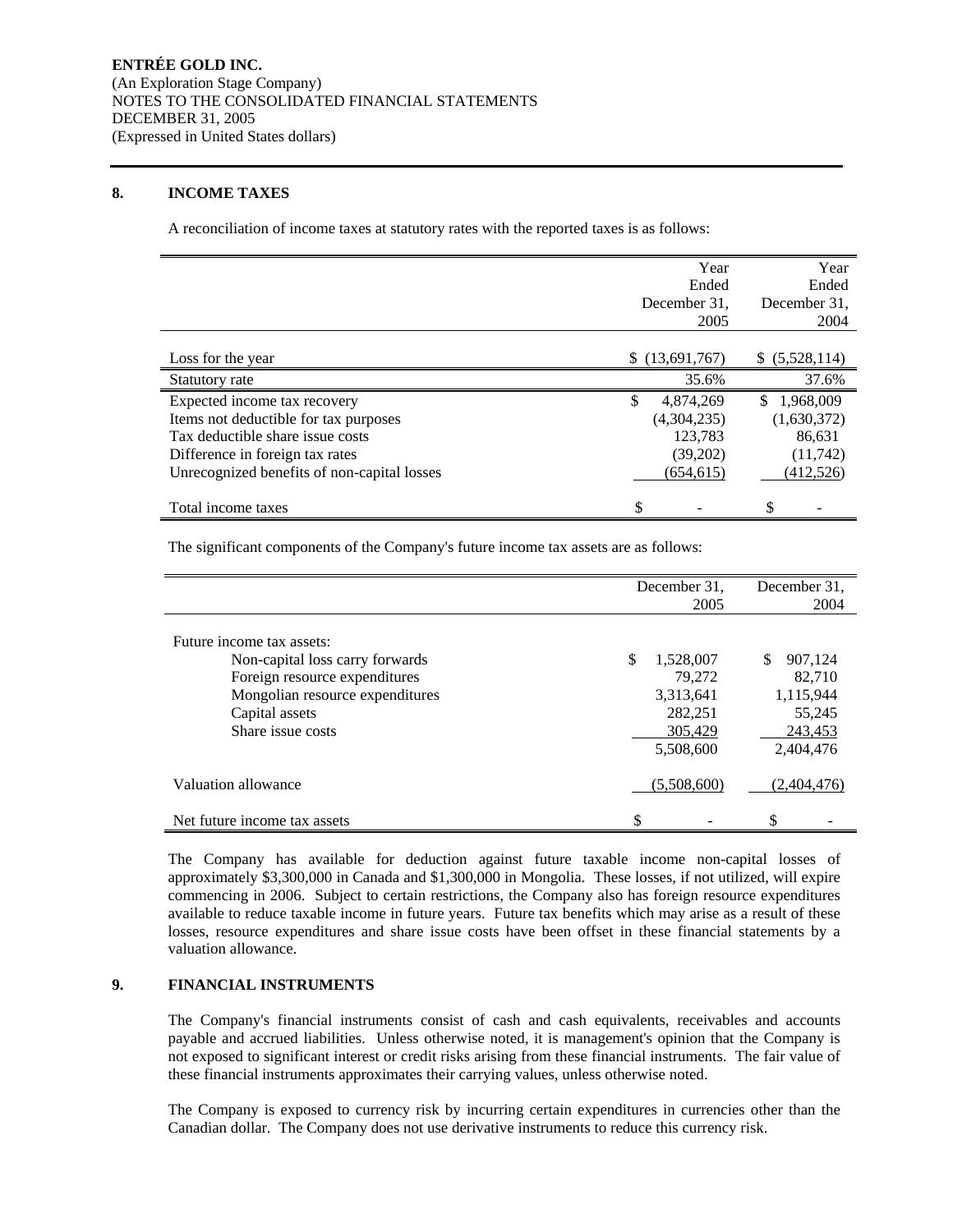## **10. SUPPLEMENTAL DISCLOSURE WITH RESPECT TO CASH FLOWS**

Significant non-cash transactions for the year ended December 31, 2005 consisted of:

- a) The recognition of compensation expense (recovery) from the allocation of certain performance escrow shares to the president of the Company which has been recorded as escrow shares compensation (recovery) of (\$1,453).
- b) The recognition of compensation expense (recovery) from the allocation of certain performance escrow shares to directors, officers and employees of the Company which has been recorded as escrow shares compensation expense (recovery) of \$(434,130).

Significant non-cash transactions for the year ended December 31, 2004 consisted of:

- a) The issuance of non-transferable warrants to purchase up to 250,000 shares of the Company at a price of C\$1.05 per share on or before April 20, 2006 in return for the cancellation of a price guarantee in connection with shares previously issued for mineral property interests (Note 4). The fair value of the warrants was estimated to be \$129,266.
- b) The recognition of compensation expense (recovery) from the allocation of certain performance escrow shares to the president of the Company which has been recorded as escrow shares compensation (recovery) of (\$329,115) and mineral property interest costs (recovery) of (\$101,701) (Note 5).
- c) The recognition of compensation expense from the allocation of certain performance escrow shares to directors, officers and employees of the Company which has been recorded as escrow shares compensation expense of \$836,555.

## **11. COMMITMENTS**

The Company is committed to make lease payments for the rental of office space as follows:

| 2006  | \$27,018  |
|-------|-----------|
| 2007  | 27,018    |
| 2008  | 28,143    |
| 2009  | 28.948    |
| 2010  | 12,062    |
| Total | \$123,189 |

# **12. SUBSEQUENT EVENTS**

Subsequent to December 31, 2005, the Company as follows:

- a) Issued 690,000 common shares for proceeds of \$637,000 on the exercise of stock options.
- b) Granted 125,000 stock options exercisable at a price of C\$1.80 per share for a term of five years to an employee and a consultant.
- c) Granted 100,000 stock options to a consultant to the Company. The options have an exercise price of C\$2.20 and expire on February 8, 2011.
- d) Acquired an option to purchase the Oyut Tolgoi copper property along with two other licenses (Asgat Uul and Onts Uul) in Western Mongolia. The terms of the option include an initial US\$50,000 payment to the Mongolian Property Owner. After a due diligence period of 6 months, the Company will be required to pay an additional US\$100,000 and issue 100,000 shares. The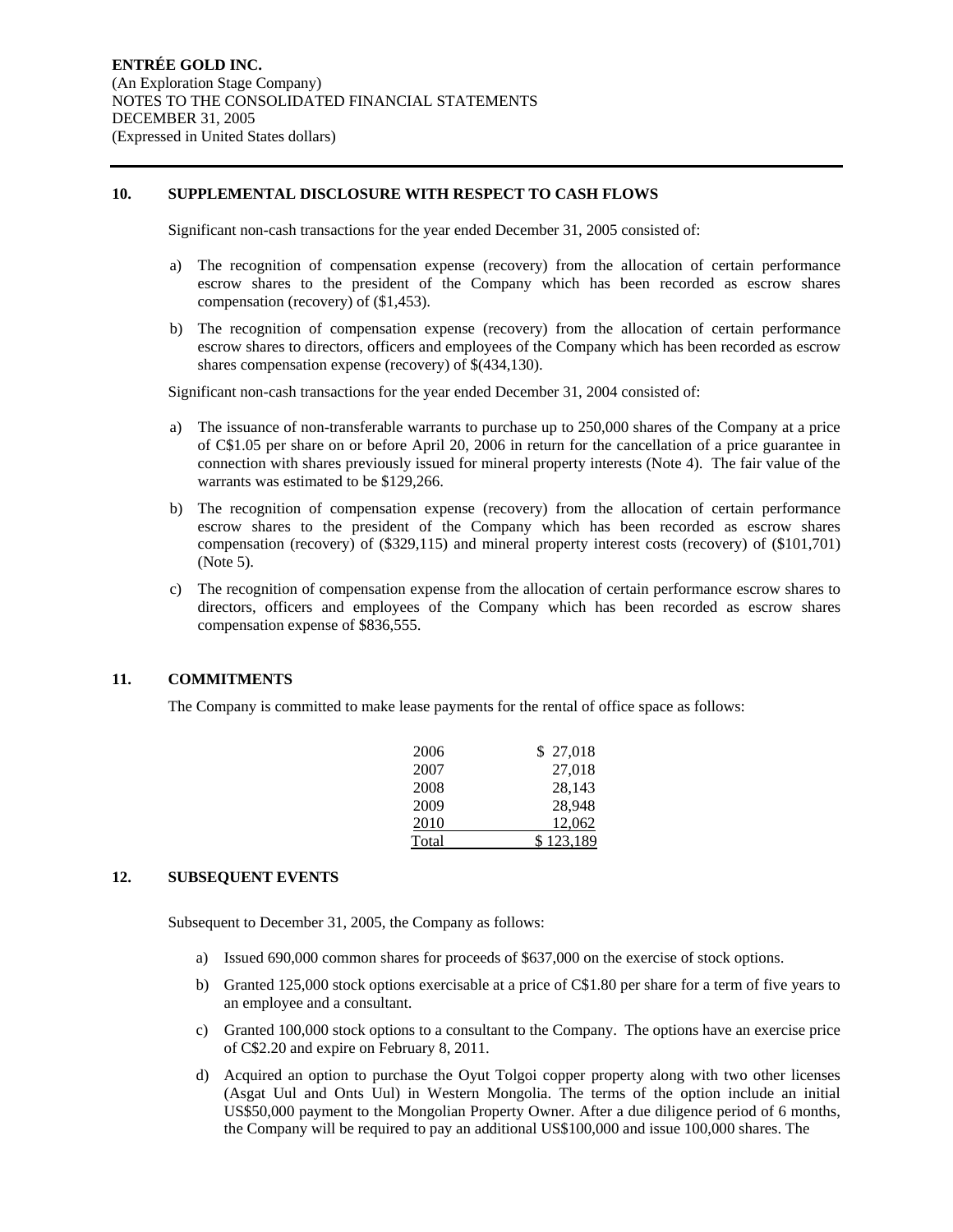## 12. **SUBSEQUENT EVENTS** (cont'd...)

Company will then have one year from the end of the due diligence period to explore the property. A final payment of US\$250,000 and the issuance of an additional 250,000 shares on or before the anniversary date will earn the Company a 100% interest in the three properties. A finder's fee of 5% plus 10,000 shares is payable.

## **13. DIFFERENCES BETWEEN UNITED STATES AND CANADIAN GENERALLY ACCEPTED ACCOUNTING PRINCIPLES**

These consolidated financial statements have been prepared in conformity with generally accepted accounting principles in the United States of America ("United States GAAP"). These consolidated financial statements also comply, in all material respects, with Canadian generally accepted accounting principles ("Canadian GAAP") with respect to recognition, measurement and presentation as described and quantified below.

## **Consolidated balance sheets**

The impact of the differences between United States GAAP and Canadian GAAP on the consolidated balance sheets would be as follows:

|                                                 | December 31, 2005 |                                          |               |                             |    | December 31, 2004            |    |                                          |               |             |    |                              |
|-------------------------------------------------|-------------------|------------------------------------------|---------------|-----------------------------|----|------------------------------|----|------------------------------------------|---------------|-------------|----|------------------------------|
|                                                 |                   | Balance,<br><b>United States</b><br>GAAP |               | Adjustments                 |    | Balance,<br>Canadian<br>GAAP |    | Balance,<br><b>United States</b><br>GAAP |               | Adjustments |    | Balance,<br>Canadian<br>GAAP |
| Current assets<br>Mineral property<br>interests | \$                | 22,167,508                               | \$            | $(49,912)$ \$<br>21,689,372 |    | 22,117,596                   | \$ | 6,223,295                                | \$            | 13,305,810  | \$ | 6,223,295                    |
| Equipment                                       |                   | 742,560                                  |               |                             |    | 21,689,372<br>742,560        |    | 139,120                                  |               |             |    | 13,305,810<br>139,120        |
|                                                 |                   | 22,910,068                               | \$.           | 21,639,460                  | \$ | 44,549,528                   | S  | 6,362,415                                | S             | 13,305,810  | \$ | 19,668,225                   |
| Current liabilities                             | \$                | 502,449                                  | $\mathcal{S}$ |                             | \$ | 502,449                      | \$ | 198,763                                  | <sup>\$</sup> |             | \$ | 198,763                      |
| Stockholders' equity                            |                   | 22,407,619                               |               | 21,639,460                  |    | 44,047,079                   |    | 6,163,652                                |               | 13,305,810  |    | 19,469,462                   |
|                                                 | \$                | 22,910,068                               | \$            | 21,639,460                  | \$ | 44,549,528                   | \$ | 6,362,415                                | S             | 13,305,810  | S  | 19,668,225                   |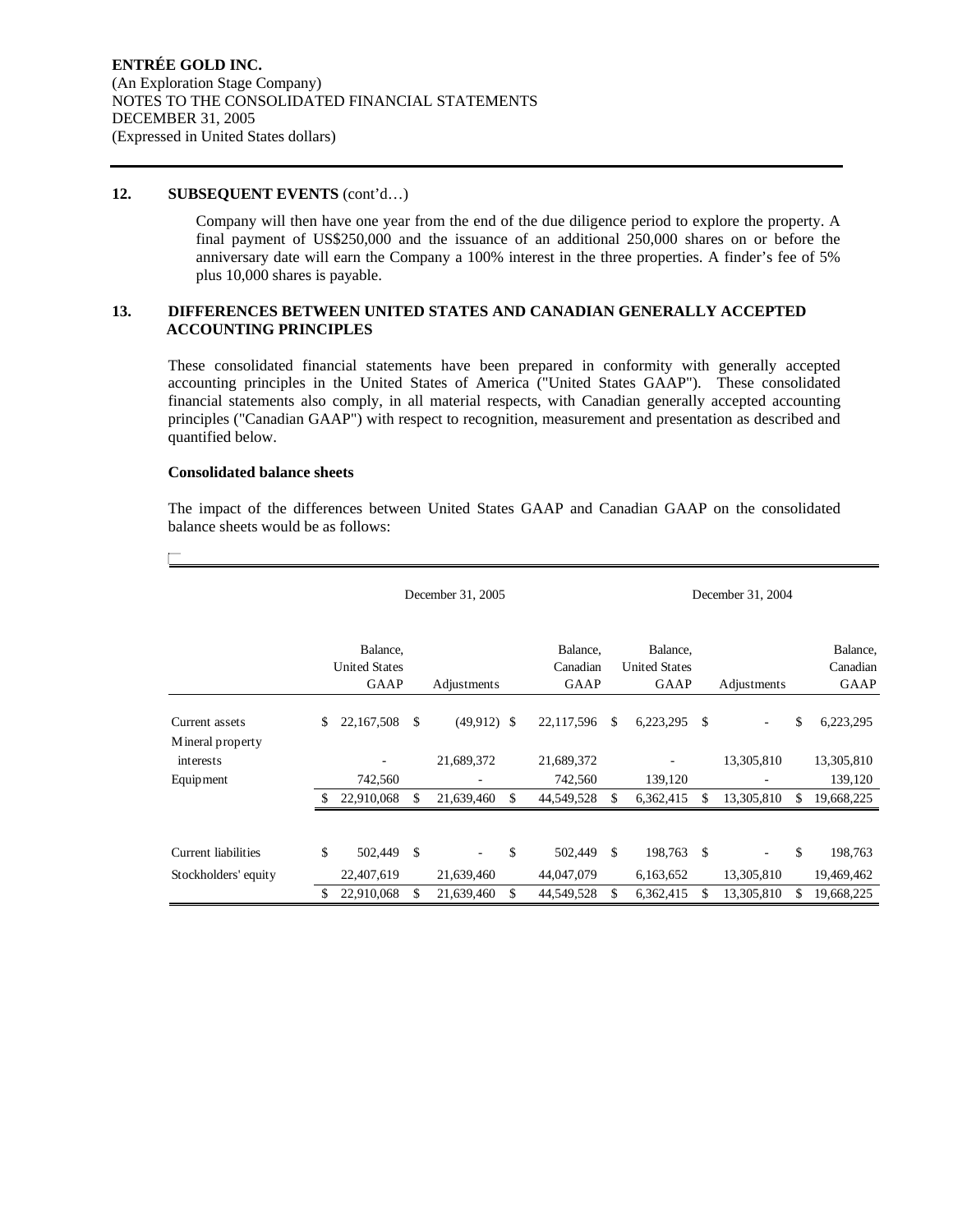# **Consolidated statements of operations**

 $\hat{\mathbf{r}}$ 

The impact of the differences between United States GAAP and Canadian GAAP on the consolidated statements of operations would be as follows:

|                                              |                         |                  | Cumulative         |
|----------------------------------------------|-------------------------|------------------|--------------------|
|                                              |                         |                  | Period from        |
|                                              |                         |                  | Inception          |
|                                              | Year Ended              | Year Ended       | (July 19, 1995) to |
|                                              | December 31.            | December 31.     | December 31.       |
|                                              | 2005                    | 2004             | 2005               |
|                                              |                         |                  |                    |
| Net loss, United States GAAP                 | \$<br>$(13,691,767)$ \$ | $(5,528,114)$ \$ | (33,299,753)       |
| Adjustments:                                 |                         |                  |                    |
| Mineral property interests                   | 8,333,650               | 2,670,105        | 21,754,015         |
| Escrow shares compensation                   | (435,583)               | (167, 552)       | (52, 322)          |
| Net loss, Canadian GAAP                      | \$<br>$(5,793,700)$ \$  | $(3,025,561)$ \$ | (11,598,060)       |
|                                              |                         |                  |                    |
| Basic and diluted net loss per common share, |                         |                  |                    |
| Canadian GAAP                                | \$<br>$(0.10)$ \$       | (0.06)           |                    |
|                                              |                         |                  |                    |
| Weighted average number of common shares     |                         |                  |                    |
| outstanding, Canadian GAAP                   | 60,672,715              | 46,762,587       |                    |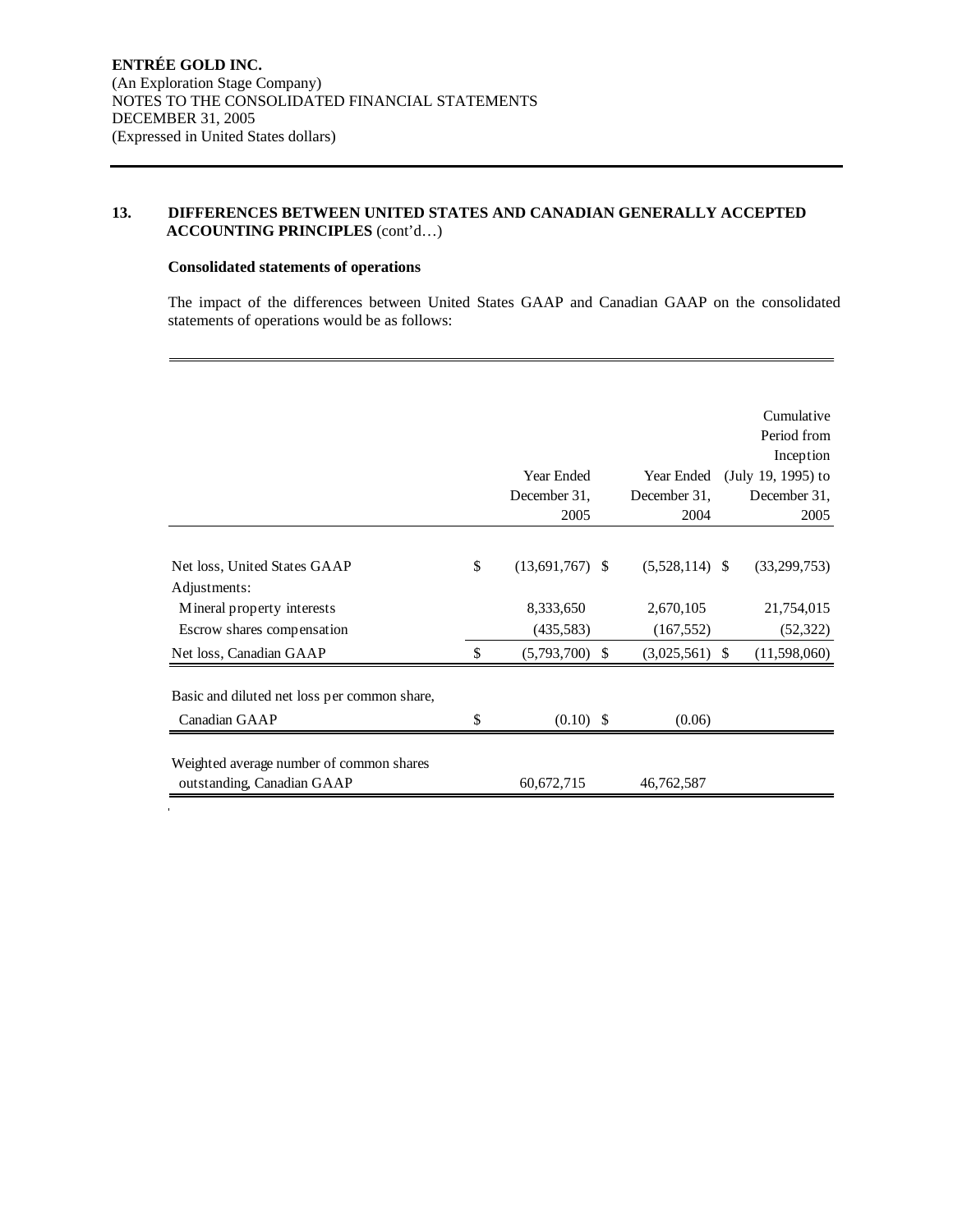# **Consolidated statements of cash flows**

The impact of the differences between United States GAAP and Canadian GAAP on the consolidated statements of cash flows would be as follows:

|                                                       | Year Ended<br>December 31,<br>2005 | Year Ended<br>December 31,<br>2004 | Cumulative<br>Period from<br>Inception<br>(July 19,<br>1995) to<br>December 31,<br>2005 |
|-------------------------------------------------------|------------------------------------|------------------------------------|-----------------------------------------------------------------------------------------|
| Net cash used in operating activities,                |                                    |                                    |                                                                                         |
| <b>United States GAAP</b>                             | \$<br>$(8,940,909)$ \$             |                                    | $(3,417,734)$ \$ $(20,056,703)$                                                         |
| Mineral property interests                            | 8,333,650                          | 2,670,105                          | 21,754,315                                                                              |
| Stock-based compensation                              | (1,007,992)                        | (187, 811)                         | (1,267,911)                                                                             |
| Escrow shares compensation                            |                                    | 101,701                            | (169, 280)                                                                              |
| Warrants issued for cancellation of price guarantee   |                                    | (129, 266)                         | (129, 266)                                                                              |
| Finders fee                                           |                                    |                                    | (35, 827)                                                                               |
| Mineral property interests paid in stock              |                                    |                                    | (3,806,000)                                                                             |
| Change in working capital items                       | (250, 285)                         |                                    | (250, 285)                                                                              |
| Net cash used in operating activities,                |                                    |                                    |                                                                                         |
| Canadian GAAP                                         | (1,865,536)                        | (963,005)                          | (3,960,957)                                                                             |
| Net cash provided by financing activities,            |                                    |                                    |                                                                                         |
| United States and Canadian GAAP                       | 24, 197, 263                       | 4,016,448                          | 41,366,601                                                                              |
| Net cash used in investing activities,                |                                    |                                    |                                                                                         |
| <b>United States GAAP</b>                             | (729, 815)                         | (126, 339)                         | (903, 470)                                                                              |
| Mineral property interests                            | (7,075,373)                        | (2,454,729)                        | (16,095,746)                                                                            |
| Net cash used in investing activities,                |                                    |                                    |                                                                                         |
| Canadian GAAP                                         | (7,805,188)                        | (2,581,068)                        | (16,999,216)                                                                            |
| Effect of foreign currency translation on             |                                    |                                    |                                                                                         |
| cash and cash equivalents                             | 1,100,577                          | 132,501                            | 1,281,059                                                                               |
| Change in cash and cash equivalents during the period | 15,627,116                         | 604,876                            | 21,687,487                                                                              |
| Cash and cash equivalents, beginning of period        | 6,060,371                          | 5,455,495                          |                                                                                         |
| Cash and cash equivalents, end of period              | \$<br>21,687,487                   | \$<br>6,060,371                    | 21,687,487<br>\$                                                                        |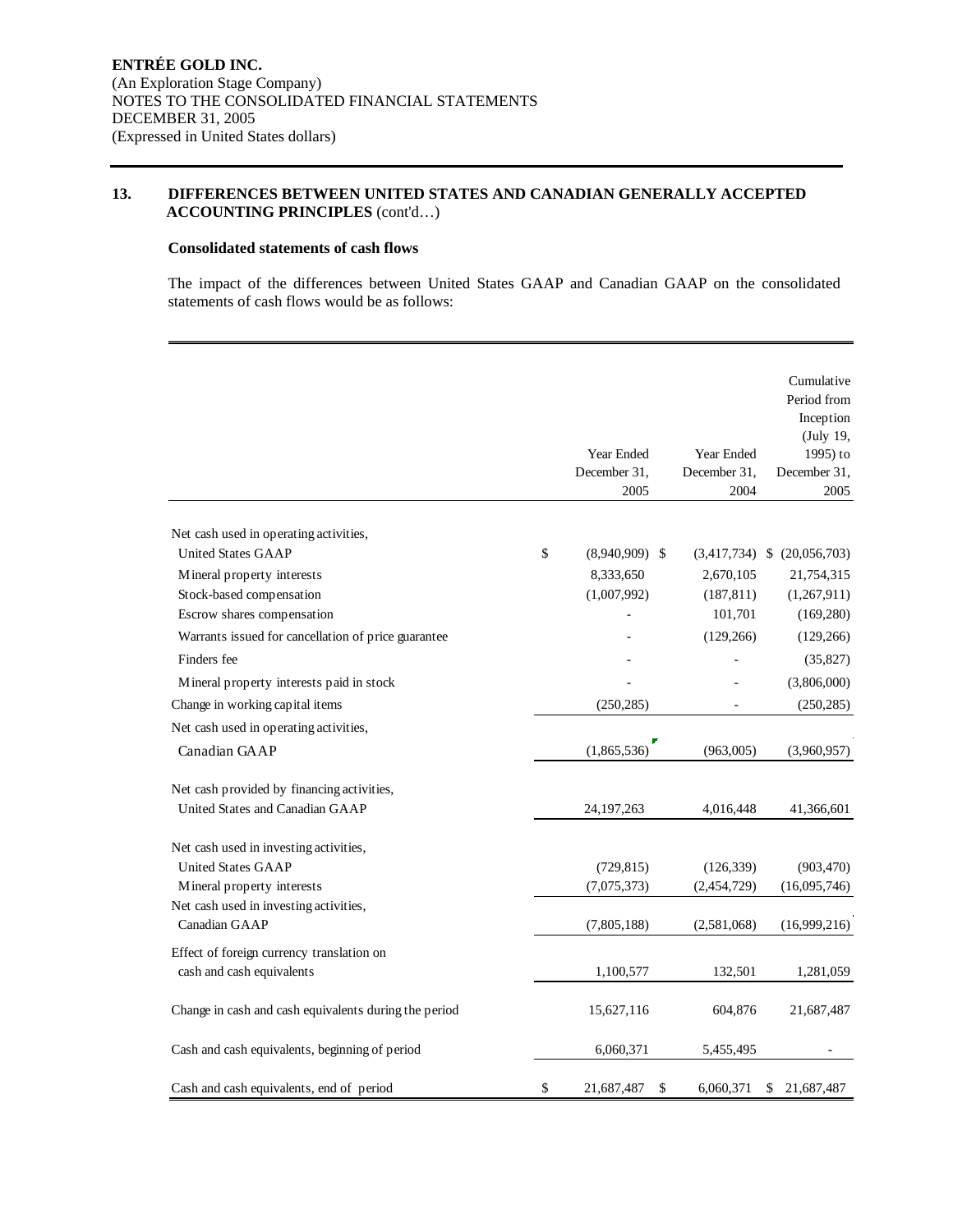## **Mineral property interests**

Under United States GAAP, costs of acquisition, exploration, carrying and retaining unproven properties are expensed as incurred.

Under Canadian GAAP, mineral property interests, which consist of the right to explore for mineral deposits, are recorded at cost. Deferred exploration costs, which consist of costs attributable to the exploration of mineral property interests, are recorded at cost. All direct and indirect costs relating to the acquisition and exploration of mineral property interests are capitalized on the basis of specific claim blocks until the mineral property interests to which they relate are placed into production, the mineral property interests are disposed of through sale or where management has determined there to be an impairment. If a mineral property interest is abandoned, the mineral property interest and deferred exploration costs are written off to operations in the period of abandonment. On an ongoing basis, the capitalized costs are reviewed on a property-by-property basis to consider if there is any impairment on the subject mineral property interest. Management's determination of impairment is based on: i) whether the Company's exploration programs on the mineral property interests have significantly changed, such that previously identified resource targets are no longer being pursued; ii) whether exploration results to date are promising and whether additional exploration work is being planned in the foreseeable future or iii) whether remaining lease terms are insufficient to conduct necessary studies or exploration work. Based on the foregoing criteria, management determined that no impairment to the Company's current mineral property interests had taken place at December 31, 2005

## **Escrow shares**

Under United States GAAP, the Company accounts for escrow shares as described in Note 2.

Under Canadian GAAP, shares placed in escrow in connection with an initial public offering which are to be released upon achievement of certain performance criteria are not considered to be contingently issueable and are not compensatory in nature. Accordingly, the difference between the fair value of these shares, being the trading price of the Company's publicly traded common shares, at the time they are released from escrow and their original issue price is not recorded. Further, as described in Note 5, certain of the Company's escrow shares were transferred to a Trustee for the benefit of future employees, officers and directors of the Company. Under Canadian GAAP, as these performance escrow shares were transferred from a principal stockholder to a Trustee, these performance escrow shares are considered compensatory in nature. Accordingly, the Company records a compensation benefit at fair value, being the trading price of the Company's publicly traded common shares, when a portion or all of these performance escrow shares are allocated to specific individuals.

Thus, there is a difference between United States GAAP and Canadian GAAP on the accounting for escrow shares for the year ended December 31, 2005 and the year ended December 31, 2004 in the amount of \$(435,583) and \$(167,552), respectively.

#### **Stock-based compensation**

Under United States GAAP, the Company accounts for stock-based compensation as described in Note 2.

Under Canadian GAAP, effective May 1, 2002, the Company adopted CICA Handbook Section 3870 "Stock-Based Compensation and Other Stock-Based Payments" ("HB 3870"), which recommends the fair value-based methodology for measuring compensation costs, excluding escrow shares. HB 3870 also